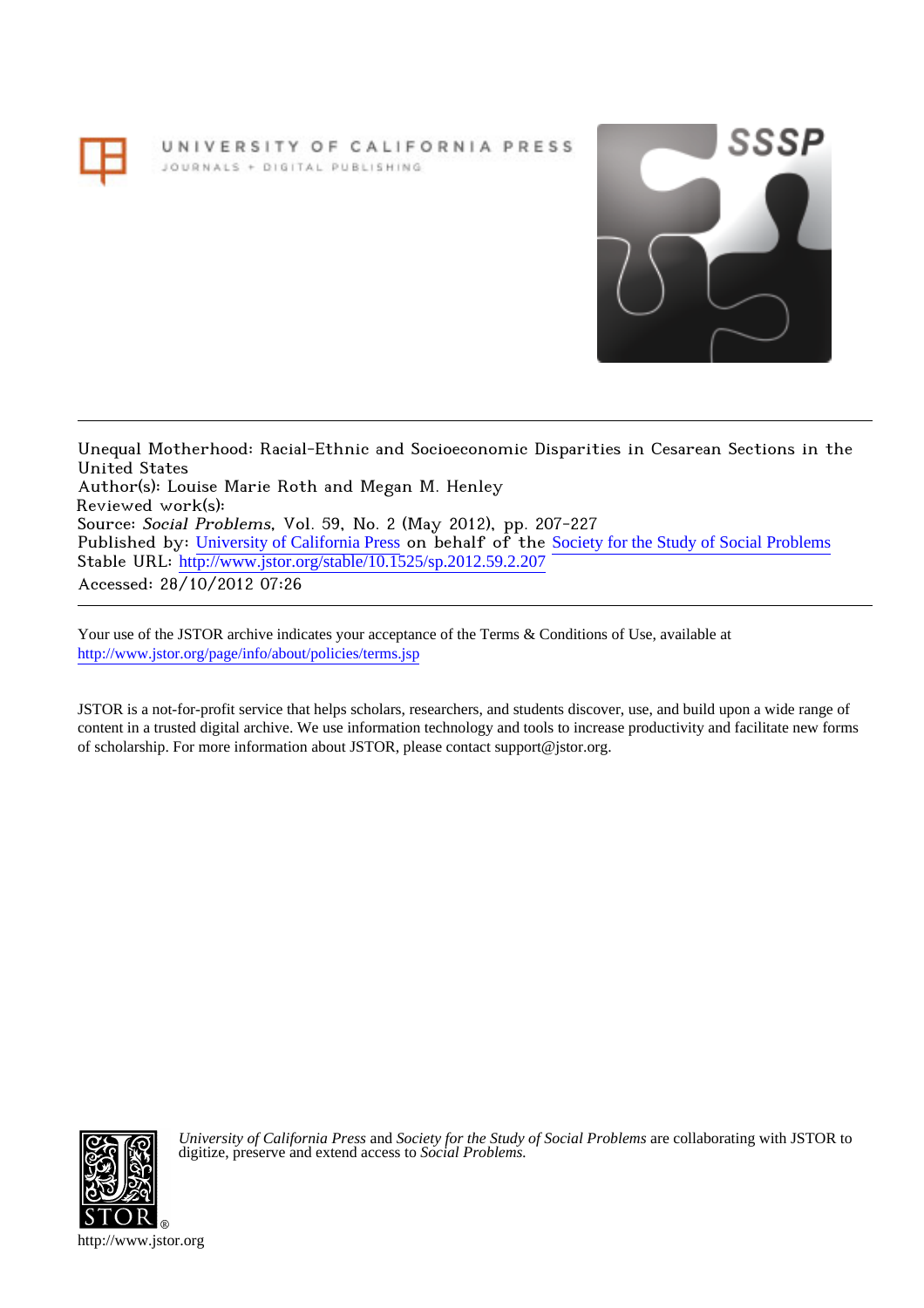# Unequal Motherhood: Racial-Ethnic and Socioeconomic Disparities in Cesarean Sections in the United States

Louise Marie Roth, University of Arizona

# Megan M. Henley, University of Arizona

Disparities in cesarean rates in the United States represent an important social problem because cesareans are related to maternal deaths and to the high cost of American health care. There are pervasive racial-ethnic and socioeconomic disparities in maternity care as in health care more generally, yet there has been little scrutiny of how overuse of cesarean deliveries might be linked to these disparities. There are at least two possibilities when it comes to c-sections: black, Hispanic, Native American, and low socioeconomic status (SES) mothers could be less likely to have needed cesareans, leading to more negative outcomes for both mothers and babies, or they could be more likely to have medically unnecessary cesareans, leading to more negative outcomes as a result of the surgery itself. This research uses data on all recorded births in the United States in 2006 to analyze differences in the odds of a cesarean delivery by race-ethnicity and SES. The analysis reveals that non-Hispanic black, Hispanic/Latina, and Native American mothers are more likely to have cesarean deliveries than non-Hispanic white or Asian mothers. Also, after accounting for medical indications, increasing education is associated with a decline in odds of a cesarean delivery, especially for non-Hispanic whites. The results suggest that high cesarean rates are an indicator of low-quality maternity care, and that women with racial and socioeconomic advantages use them to avoid medically unnecessary cesarean deliveries rather than to request them. Keywords: birth; cesarean section; choice; health disparities; inequality.

Disparities in cesarean delivery rates in the United States represent an important social problem because cesareans are related to maternal deaths and to the high cost of American health care. Cesarean section is the most common surgical procedure in the contemporary United States, where rates have skyrocketed from 4.5 percent of U.S. births in 1965 to 31.8 percent in 2007 (CDC 2009). Dramatic rises in cesarean rates have coincided with increasing maternal deaths, a significant proportion of which are connected to unnecessary cesareans (Amnesty International 2010; California Department of Public Health 2011; CDC 2007; Danel et al. 2003). Cesarean delivery can be a lifesaving procedure, but it also increases the risk of neonatal respiratory problems and maternal complications. Based on scientific evidence, the World Health Organization (WHO) recommends a cesarean rate of 10 to 15 percent: below 10 percent the benefits of the surgery outweigh the risks to mothers and infants, but cesarean rates above 15 percent of births increase maternal and neonatal mortality and morbidity related to the surgery itself (WHO 1985, 2009). The cesarean rate in the contemporary United States is more than double this recommended upper limit, suggesting significant overuse of this procedure.

Some might argue that overuse of cesarean delivery is not a problem, but cesarean delivery is not benign: it is a surgical procedure with risks of infection, blood loss, blood clots, injury to other organs, venous thromboembolism, anesthesia-related complications, and

The authors would like to thank Susan Jenkins, Elliott K. Main, Christine Morton, Judy Norsigian, Katrina Running, and six anonymous reviewers for comments on earlier drafts. The University of Arizona, Rogers Program for Law in Society financially supported this research through a Faculty Research Award. Direct all correspondence to: Louise Marie Roth, University of Arizona, 433 Social Sciences Building, Tucson, AZ, 85721. E-mail: lroth@email.arizona.edu.

Social Problems, Vol. 59, Issue 2, pp. 207–227, ISSN 0037-7791, electronic ISSN 1533-8533. © 2012 by Society for the Study of Social Problems, Inc. All rights reserved. Please direct all requests for permission to photocopy or reproduce article content through the University of California Press's Rights and Permissions website at www.ucpressjournals.com/reprintinfo/asp. DOI: 10.1525/sp.2012.59.2.207.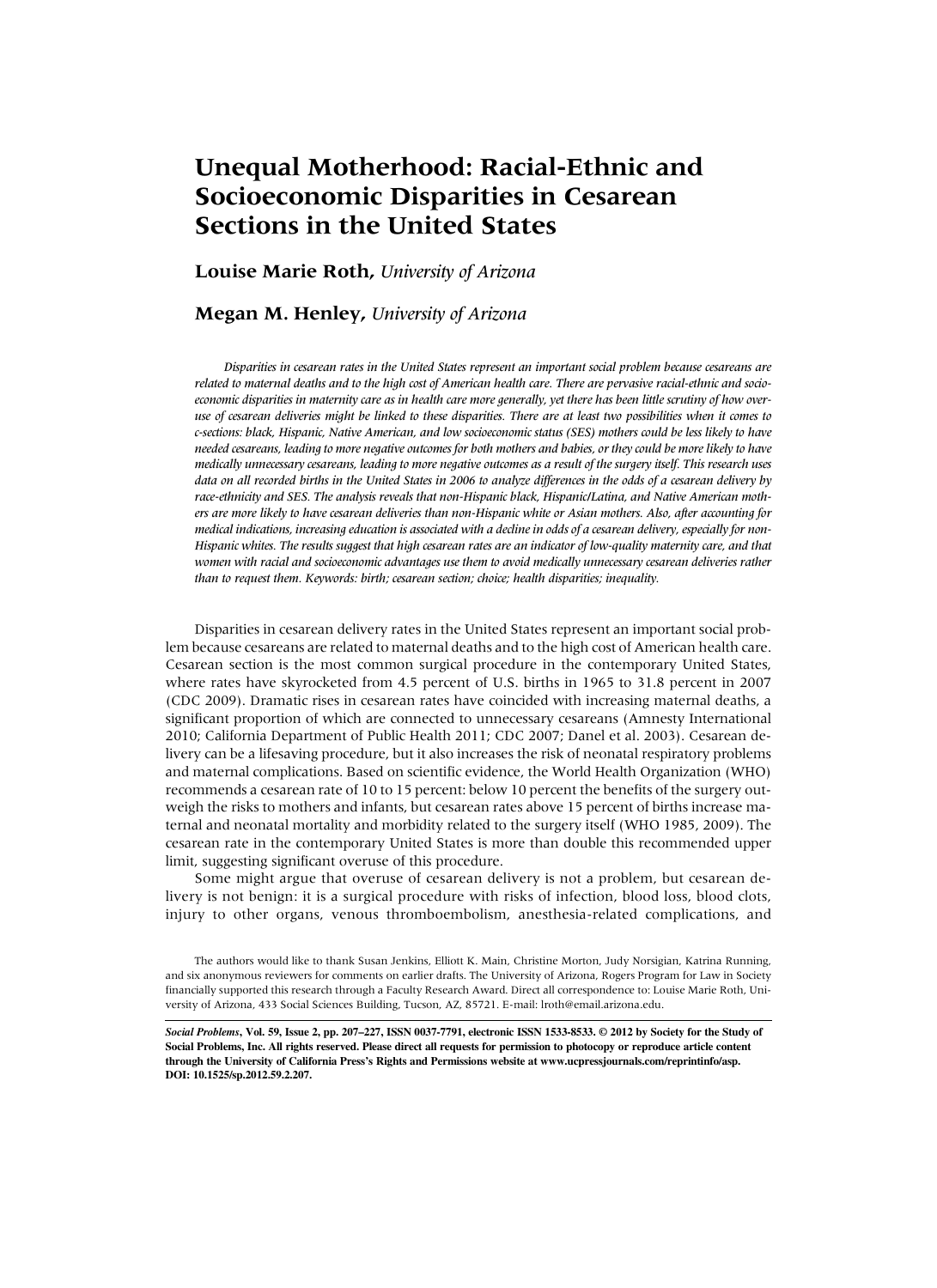potential complications in subsequent pregnancies due to permanent scarring of the uterus (California Department of Public Health 2011; Goer 1995; Kuklina et al. 2009; Wagner 2006). Research on maternity care increasingly considers rising c-section rates to be a source of maternal mortality and morbidity (California Department of Public Health 2011). Three of the six leading causes of maternal mortality are associated with cesareans: hemorrhage, complications of anesthesia, and infection.

In fact, hundreds of women in the United States die as a result of pregnancy and childbirth every year, and many of those deaths are preventable (Amnesty International 2010; California Department of Public Health 2011; Tucker et al. 2007; WHO 2010). Some attribute increases in American maternal mortality rates since 1982 to rising maternal age and obesity, lack of access to quality care, and the under- or overuse of obstetrical interventions (California Department of Public Health 2011; Ford et al. 2008; Getahun et al. 2007; Porreco and Thorp 1996; Rosenberg et al. 2003; Wagner 2006). The United States ranks fiftieth among 59 developed countries for maternal mortality (Amnesty International 2010). Maternal mortality in the United States is also likely to be underreported because of weak accountability practices in the medical system, although vital statistics reporting has improved since 2003 (Amnesty International 2010; California Department of Public Health 2011; Wagner 2006).

An important feature of American maternity care is pervasive inequality in prenatal and postpartum care, leading to worse outcomes for low-income Americans, black Americans, and U.S.-born Hispanics (Amnesty International 2010; California Department of Public Health 2011; CDC 2007; Frisbie et al. 2004; Minino et al. 2007). Racial-ethnic and socioeconomic inequality in maternity care outcomes, such as infant and maternal mortality and morbidity rates, parallel disparities in American health care overall (Dressler, Oths, and Gravlee 2005; LaVeist 2000; LaVeist, Rolley, and Diala 2003; LaVeist, Wallace, and Howard 1995; Lutfey and Freese 2005; Macinko et al. 2003; Malat 2006; Shi 2001). African American women, U.S.-born Hispanic women, lowincome women who receive Medicaid, and less educated women are more likely to have pregnancy-associated or pregnancy-related mortality (California Department of Public Health 2011; Kuklina et al. 2009; Tucker et al. 2007). Existing research demonstrates that African American women tend to begin prenatal care after the first trimester and are less likely to receive adequate care or high quality care (California Department of Public Health 2011; Daniels, Noe and Mayberry 2006). Yet there has been little scrutiny of connections between cesarean deliveries and racial-ethnic and socioeconomic disparities.

Are there disparities in c-sections and, if so, what direction do these disparities take? Do racial-ethnic minorities and low-SES mothers have a higher or lower probability of cesarean delivery after accounting for medical necessity? In this article, we use data from 2006 birth certificates to assess the relative odds of cesarean delivery by race, ethnicity, and socioeconomic status (SES) in the United States. This research uses quantitative data to highlight disparities in the most common surgical procedure in the United States, and draws out the implications of these disparities for our understandings of quality in maternity care.

#### Cesareans and Health Disparities in the United States

In the United States, African American women die from pregnancy-related causes more often than other racial-ethnic groups, and have a fourfold greater risk of maternal death than non-Hispanic white women (Amnesty International 2010; California Department of Public Health 2011; Minino et al. 2007). Latinas and non-Hispanic white and Asian women all share similar rates of maternal mortality, although rates appear to be rising among U.S.-born Hispanics (California Department of Public Health 2011). Negative maternal outcomes are also concentrated among low-income women, who tend to have less prenatal care, more discontinuity of care, and more risk factors (Aved et al. 1993; Cook et al. 1999; Teberg et al. 1989). Rates of maternal morbidity, defined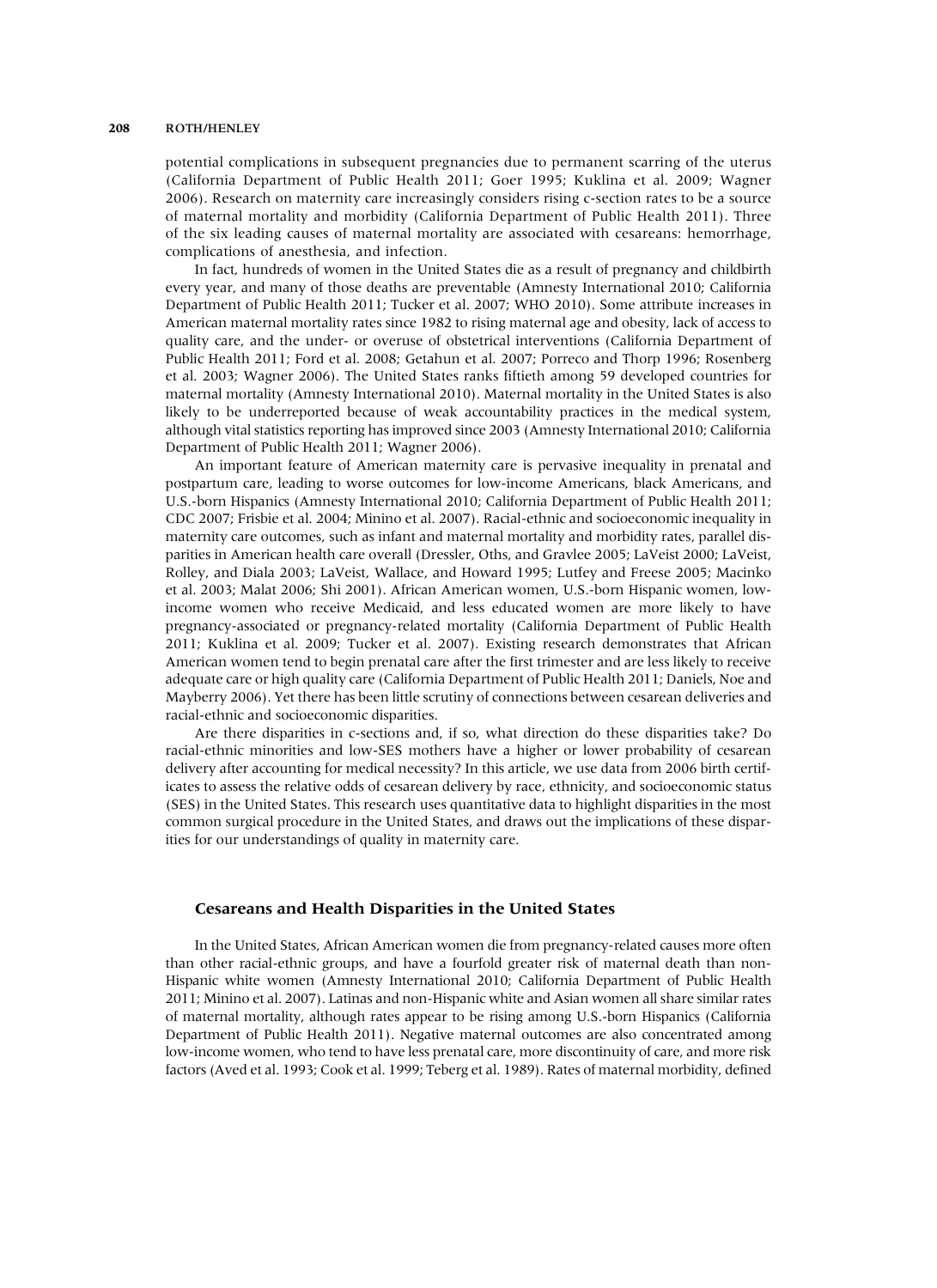as illness or injury arising from complications of pregnancy or medical intervention, have also been rising in the United States over the last decade and follow similar patterns of racial, ethnic, and class disparities (California Department of Public Health 2011; Kuklina et al. 2009). Some examples of maternal morbidity include gestational diabetes, preeclampsia, and hemorrhage, and examples of severe morbidity include peripartum hysterectomy, renal failure, heart failure, stroke, pulmonary embolism, and septic shock. Some maternal complications are life threatening, cause long-term harm, and lead to infant mortality.

Existing research in public health shows that racial-ethnic minorities and low-income women are more likely to have pregnancy-related health risks that contribute to medically necessary cesarean deliveries (Aron et al. 2000; Frank, Frisbie, and Pullum 2000). At the same time, racial-ethnic minorities and low income populations in the United States have the least access to health care and often receive inadequate care (Dressler et al. 2005; LaVeist 2000; LaVeist et al. 2003; LaVeist et al. 1995; Lutfey and Freese 2005; Macinko et al. 2003; Malat 2006; Shi 2001). Lower SES is associated with worse health and higher mortality rates across the life course and this relationship has persisted over time, despite dramatic changes in the prevalence of some diseases and in medical treatments (Feinstein 1993; Lutfey and Freese 2005; Pappas et al. 1993). Income is the strongest predictor of access to health care and people of all races and ethnicities can have low incomes. However, while SES accounts for much of the observed racial disparities in health, racial-ethnic minorities are disproportionately represented among the poor and thus at a significant disadvantage compared to non-Hispanic whites (LaVeist 1996; Malat 2006; Shi 2001; Williams 1999). Existing research also demonstrates a significant effect of race on health, independent of SES, because race is a marker for exposure to racism (Cohen and Northridge 2000; LaVeist 2000, 2005; LaVeist et al. 2003; Williams 1999). There are also confounding effects of race and SES because SES appears to affect different racial-ethnic groups in different ways (Hummer 1996; Williams 1999). But how are disparities in cesarean delivery related to these documented health inequalities? Here the public health literature is equivocal.

Some public health research finds that women of color and low-income women have higher cesarean rates (Aron et al. 2000; Braveman et al. 1995; Getahun et al. 2009; Newton and Higgins 1989; Stafford 1991). For example, David C. Aron and colleagues (2000) examined racial-ethnic differences in the odds of surgical delivery and found that black women were substantially more likely to deliver by c-section than white women. Moreover, racial-ethnic differences were particularly large among women with the lowest clinical risk, so that higher risk pregnancies were not the cause of this disparity. In fact, rates of cesarean delivery were nearly identical for women of all races with strong clinical indications (Aron et al. 2000). Thus, this study revealed disparities in the direction of overuse of cesarean surgery among women of color.

However, other public health researchers have argued that unnecessary cesareans are more common among non-Hispanic white and higher-SES women (Gemmel 2002; Gould, Davey, and Stafford 1989; Placek and Taffel 1988; Stafford, Sullivan, and Gardner 1993; Wagner 2006). In fact, general claims that women are choosing primary cesarean deliveries imply that this surgery is a prerogative of affluent and privileged women (Brink 2002; Park 2008; Song 2004). Within the American for-profit health care system, overuse of medical procedures often occurs when providers are sure of payment, like when they serve affluent populations with private insurance (Brownlee 2007; Gawande 2009; Keeler and Brodie 1993; Perkins 1998; Tussing and Wojtowycz 1997). This could lead higher-SES populations to experience more cesarean deliveries without medical indications. In support of this contention, some public health research finds higher cesarean rates among whites, higher-income populations, and the privately insured (Gould et al. 1989; Placek and Taffel 1988; Stafford et al. 1993). These studies argue that medical providers over treat affluent women because of incentives in the health care system. For example, a highly cited study on SES variation in c-section rates found that affluent women had much higher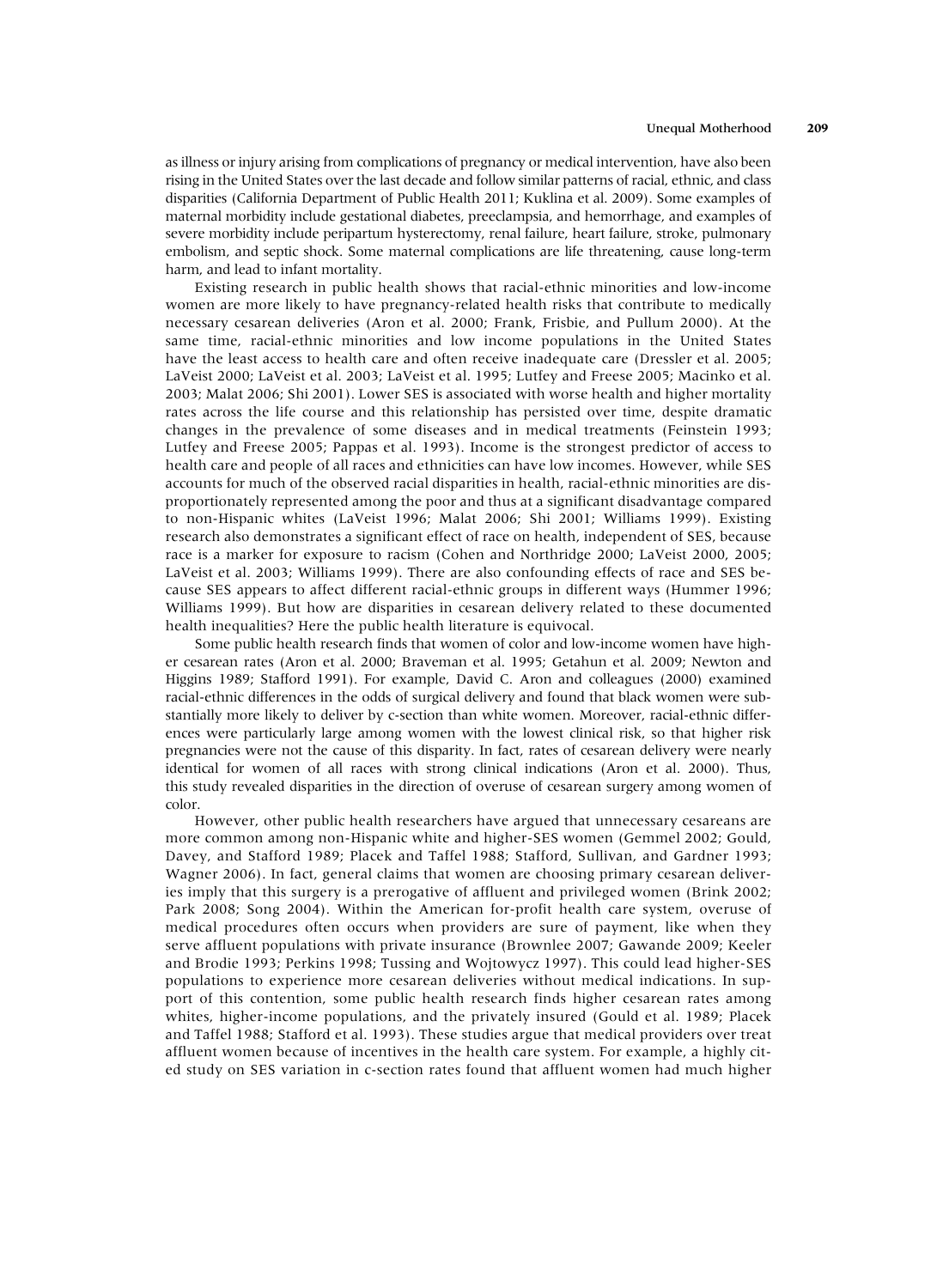cesarean rates independent of maternal age, parity, and medical complications (Gould et al. 1989).<sup>1</sup>

Thus, the public health literature exhibits some variation in the direction of racial-ethnic and class differences in cesarean rates. The discrepancy in the existing findings may be a result of the fact that existing studies have used a variety of data sources and measures, but they also pose a puzzle. If cesarean surgery is overused, in the sense that some women have cesarean deliveries even when clinical indications are weak, which SES and racial-ethnic groups are more likely to experience this overuse? Is overuse more common among low-SES and racial-ethnic minority populations, suggesting low quality care, or is it more common in high-SES and non-Hispanic white populations, indicating either quality care, emphasis on generating fees-for-services, or both? The existing research suggests at least two possibilities for racial-ethnic and SES disparities in c-sections: (1) Hispanic/Latina, non-Hispanic black, and Native American, and low-income mothers are less likely to have *medically necessary* cesareans, leading to more negative outcomes for both mothers and babies; and (2) Hispanic/Latina, non-Hispanic black and Native American, and low-income mothers are more likely to have *medically unnecessary* cesareans, leading to more negative outcomes as a result of the surgery itself. While it is likely that low-SES mothers and women of color receive worse maternity care, this could either lead to more or fewer cesarean deliveries for pregnancies with the same risk profiles. If cesarean deliveries represent higher quality care and a desirable method of delivery for women and their families, then we expect that high-SES and non-Hispanic white women will have higher probability of cesarean delivery relative to other women with similar clinical profiles. If, however, cesarean sections represent low-quality care and a cause of negative health outcomes, then we expect women of color and less educated women to have them more often, controlling for clinical indications.

## Explaining High Cesarean Delivery Rates

There are nonclinical reasons that cesarean rates are high and have risen over time, which may mediate racial-ethnic and SES disparities. These influences are largely institutional, as individual physicians have limited power to resist standard obstetrical training, time pressures, or hospital protocols (Burns, Geller, and Wholey 1995; Davis-Floyd 2003; Moore 2005; Simonds, Rothman, and Norman 2007).<sup>2</sup> Public health research has demonstrated that physician training and experience, financial incentives, scheduling issues, and practice characteristics all influence physicians' decisions to perform c-sections in cases where they have discretion over the method of delivery (Barber et al. 2011; Burns et al. 1995). Recent clinical research has affirmed that "more subjective indications" for cesarean delivery (such as nonreassuring fetal status, suspected high birth weight, and arrest of dilation) have contributed more to recent increases in the primary cesarean rate than "more objective indications" (such as breech presentation, multiple gestation, cord prolapse, and placenta previa) (Barber et al. 2011). The use of cesarean delivery when indications are more subjective may occur because cesarean deliveries offer greater financial rewards or scheduling efficiencies compared to vaginal birth.

For example, financial pressures sometimes encourage cesarean deliveries. Hospitals and physicians charge more for cesareans, and insurers pay more for them. There is even evidence that some hospitals pressure obstetricians with low cesarean rates to increase them (Gemmel

<sup>1.</sup> In this study, mothers living in census tracts with a median family income of \$30,000 or more had a c-section rate of 22.9 percent, compared to 3.2 percent for those living in areas where the median income was under \$11,000 (Gould et al. 1989).

<sup>2.</sup> Some argue that the growing number of obstetricians that are women has changed hospital practices surrounding childbirth, and some research has found that male obstetricians are more likely to perform c-sections than their female colleagues (Mitler, Rizzo, and Horwitz 2000). However, other research suggests that institutional forces powerfully influence obstetricians, regardless of their gender (Simonds, Rothman, and Norman 2007).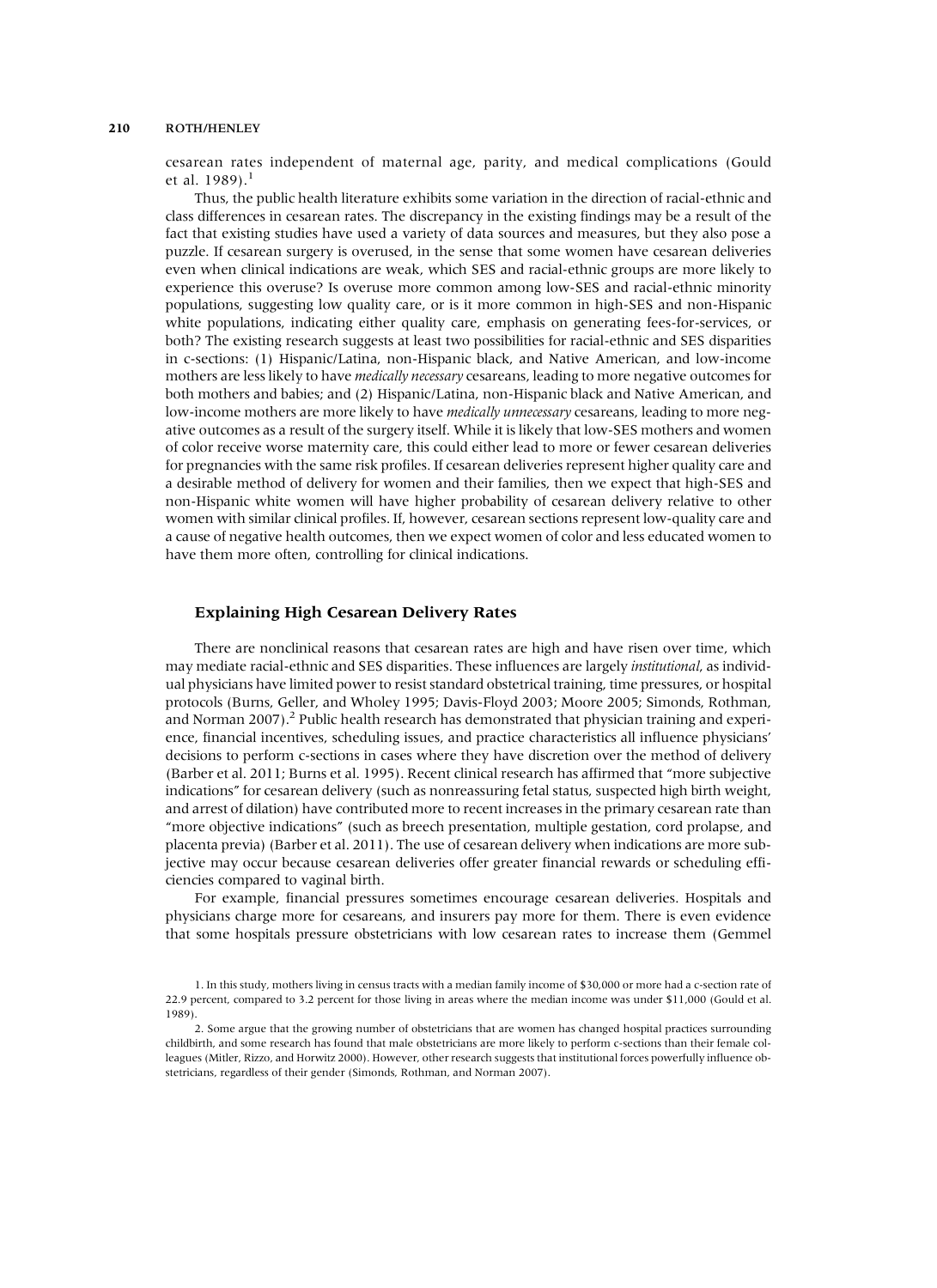2002; Moore 2005; Myers 2004). Profit motives might lead one to expect affluent women to have a higher likelihood of cesarean delivery, and some have attributed high cesarean rates to overuse of unnecessary procedures on affluent women (Gemmel 2002; Keeler and Brodie 1993; Plante 2009; Wagner 2006). In a highly cited study, Jeffrey B. Gould, Becky Davey, and Randall S. Stafford (1989) found that women with higher SES had much higher cesarean rates than lowincome women, independent of maternal age, parity, and medical complications. Since payment from poor mothers is less certain and is likely to be lower, hospitals may provide these women with lower cost care. Race-ethnicity and SES are correlated, although there is significant SES variation within each race and significant racial-ethnic variation within classes. However, findings that class-privileged women have more cesarean deliveries would lead to a similar expectation that race-privileged (non-Hispanic white) women would have higher c-section rates than women of color with the same clinical indications.

Another important institutional mechanism that motivates cesarean delivery involves scheduling. Cesarean deliveries require much less time as well as a much more predictable amount of time than waiting for spontaneous vaginal birth (Gemmel 2002; Keeler and Brodie 1993). Accordingly, physicians and hospitals encourage births to occur during regular working hours and on weekdays by inducing or speeding up labors and scheduling cesarean deliveries (Gemmel 2002; Keeler and Brodie 1993; Lerchl and Reinhard 2008). This has lead to a weekend birth dearth: one would expect 14.3 percent of births to occur on each day of the week, but fewer occur on Saturday and Sunday.<sup>3</sup> Most doctors and hospitals also use timetables for each stage of labor and engage in interventions like amniotomy (breaking the amniotic sac) and the use of Pitocin (artificial oxytocin) to speed up labor (Davis-Floyd 2003; Keeler and Brodie 1993; Rothman 1982; Simonds et al. 2007; Wagner 2006). When these interventions fail to produce a timely delivery, or overstimulate uterine contractions to the point of fetal distress, a c-section is the likely result.

Alternately, explanations for high cesarean rates that focus on clinical rather than institutional influences emphasize changing risk profiles of childbearing women in the United States, such as trends toward higher maternal age and high rates of obesity. But while obesity increases the probability of a cesarean delivery, obesity rates rose during a period when c-section rates dropped (1990–1996), and then stabilized during the period when the cesarean rate skyrocketed (1999– 2004) (Flegal et al. 2002; Getahun et al. 2009; Ogden et al. 2006). This suggests that obesity is not the primary cause of the rising rate of cesarean delivery in the United States. Similarly, rates of high birth weight and advanced maternal age have been stable since at least the early 2000s, while c-section rates have risen dramatically (Barber et al. 2011). C-section rates have risen faster than changes in pregnancy risks would warrant, so that trends over time are likely to be more a consequence of institutional factors than changes in risk profiles (Declercq 2009).

Of course, variation in clinical risks across the population might still explain a significant proportion of racial-ethnic and SES variation in method of delivery. Racial-ethnic minorities and lowincome populations have greater incidence of health conditions that increase the risk of medically indicated cesarean delivery, such as diabetes and hypertension (Frank et al. 2000). Health care providers may also make assumptions about patients from different populations, leading to "statistical discrimination" whereby providers make assumptions about a patient based on statistical probabilities and those assumptions influence both diagnosis and the delivery of care (Aronowitz 2008; Balsa and McGuire 2001; 2003; Balsa, McGuire, and Meredith 2005; Maserejian, Lutfey, and McKinlay 2009). This could encourage more cesarean deliveries among disadvantaged women, although these deliveries would be tied to medical diagnoses.

In addition to pointing to changes in characteristics of the childbearing population, some have argued that many women *prefer* cesarean deliveries in order to fit delivery into their busy schedules and to avoid the pain of childbirth (ACOG 2007; Barber et al. 2011; Beckett 2005; Gossman,

3. In 2006, 10.7 percent and 9.4 percent of births occurred on Saturday and Sunday respectively, compared to 14.7 percent on Mondays, 16.0 to 16.4 percent on Tuesdays through Fridays.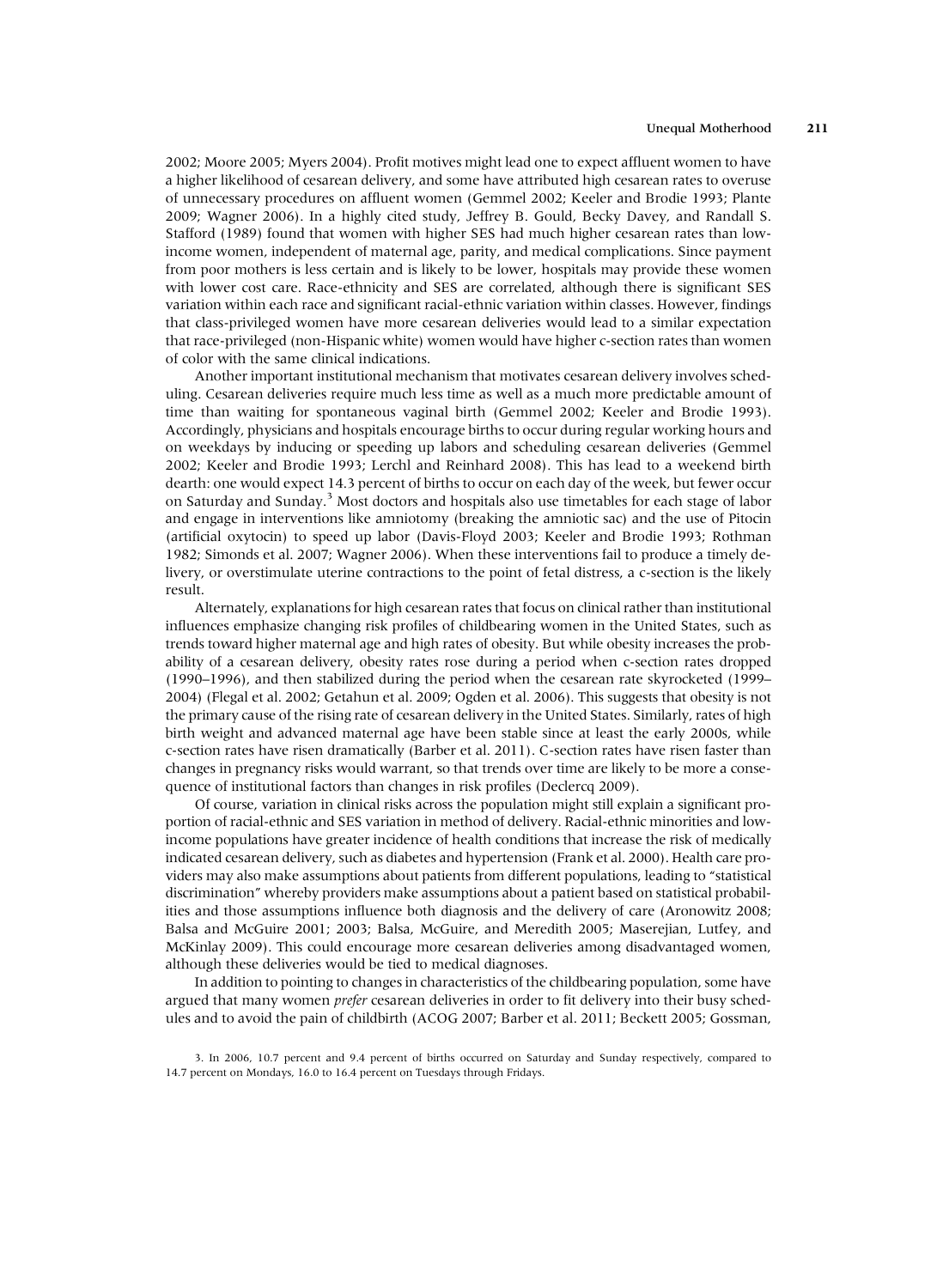Joesch and Tanfer 2006). Some media discussions of elective cesareans suggest that affluent mothers are "choosing" cesareans without medical indications (Park 2008), and accounts of celebrity mothers who have had surgical deliveries described them as "too posh to push" (Brink 2002; Song 2004). The notion that women choose cesarean surgery co-opts the rhetoric of "choice" from the consumer choice movement, which promotes an atomized view of individuals as rational choice actors, and from the reproductive rights and women's health movements, which highlight women's ability to make active, informed choices about their health (Braun 2009; Lippman 1999). However, the marketing of "choices" may also affect women's decision making, and medical providers may portray women's bodies as problematic in ways that encourage women to seek surgical solutions (Braun 2009). Within the last decade, the "marketing" of choices in childbirth has included highly publicized findings that vaginal birth increased the risk of damage to the pelvic floor and incontinence compared to cesarean delivery (Klein 2005). (Findings that pelvic floor tone and incontinence differences disappear three to six months postpartum received less publicity.) Public expressions of concern over possible changes in sexual function have also become part of the language surrounding elective cesarean (Wagner 2006). Concerns about these issues could encourage women to request cesarean deliveries.

But how might maternal request for cesarean delivery influence racial-ethnic and SES disparities in the procedure? On one hand, different racial-ethnic and SES groups are likely to have different preferences (Hurst and Summey 1984; Lazarus 1994; Nelson 1983), but higher income, more educated, and non-Hispanic white populations tend to have more choices in medical care than racial-ethnic minorities and low-income populations. They may exercise these choices to demand cesarean deliveries that are not medically indicated, to give birth at home, or to choose some other method and place of delivery. If these women prefer cesarean delivery even when it is not medically necessary, then they are the most likely to exercise this preference. On the other hand, one expects that poor and minority women with a preference for a more medically expensive choice, cesarean delivery, would be less able to exercise that choice except insofar as it aligns with institutional and organizational interests.

It is worth noting, however, that there are empirical questions about how often women request primary cesarean delivery (Declerq et al. 2006; Hopkins 2000; Potter et al. 2001). Using a representative sample of mothers, the Listening to Mothers II survey found that only 1 of 252 mothers with a primary cesarean (.2 percent) had surgery at her request for no medical reason, whereas 9 percent of the 1,573 survey participants felt pressured to have a cesarean by their health care provider (Declercq et al. 2006). Studies explicitly examining women's preferences have also found that the vast majority of women (of all social classes) prefer to deliver vaginally and that alleged maternal demand for cesarean delivery is actually physician induced (Hopkins 2000; Potter et al. 2001). The idea that maternal request is driving cesarean deliveries also invites skepticism, since even informed individuals routinely make suboptimal choices or no choices at all when it comes to medical care (Abraham et al. 2011; Harris 2003; Hibbard and Jewett 1997; Hoerger and Howard 1995; Lupton, Donaldson, and Lloyd 1991). Many people choose their physician, but often make that choice on the basis of superficial considerations. They also typically continue to see the physician primarily because they have no real way of discerning whether the physician is good or bad and the costs and inconvenience of finding another one are quite high (Harris 2003; Lupton et al. 1991).

Overall, both the empirical research and existing understandings of institutional motivations and maternal choices support opposing alternatives in the relationship between SES and raceethnicity and high cesarean rates: some research suggests that overuse of cesareans is more common in privileged populations, while other studies point to more overuse among race or class disadvantaged women. This study contributes to this literature by clarifying the empirical relationships between race-ethnicity, SES, and cesarean deliveries using recent data and a large sample size. We also aim to adjudicate between alternative explanations and highlight the implications of disparities in cesarean deliveries for the quality of maternity care. Toward that goal, we conduct multivariate analyses of data from all birth certificates in the United States in 2006 to tease out the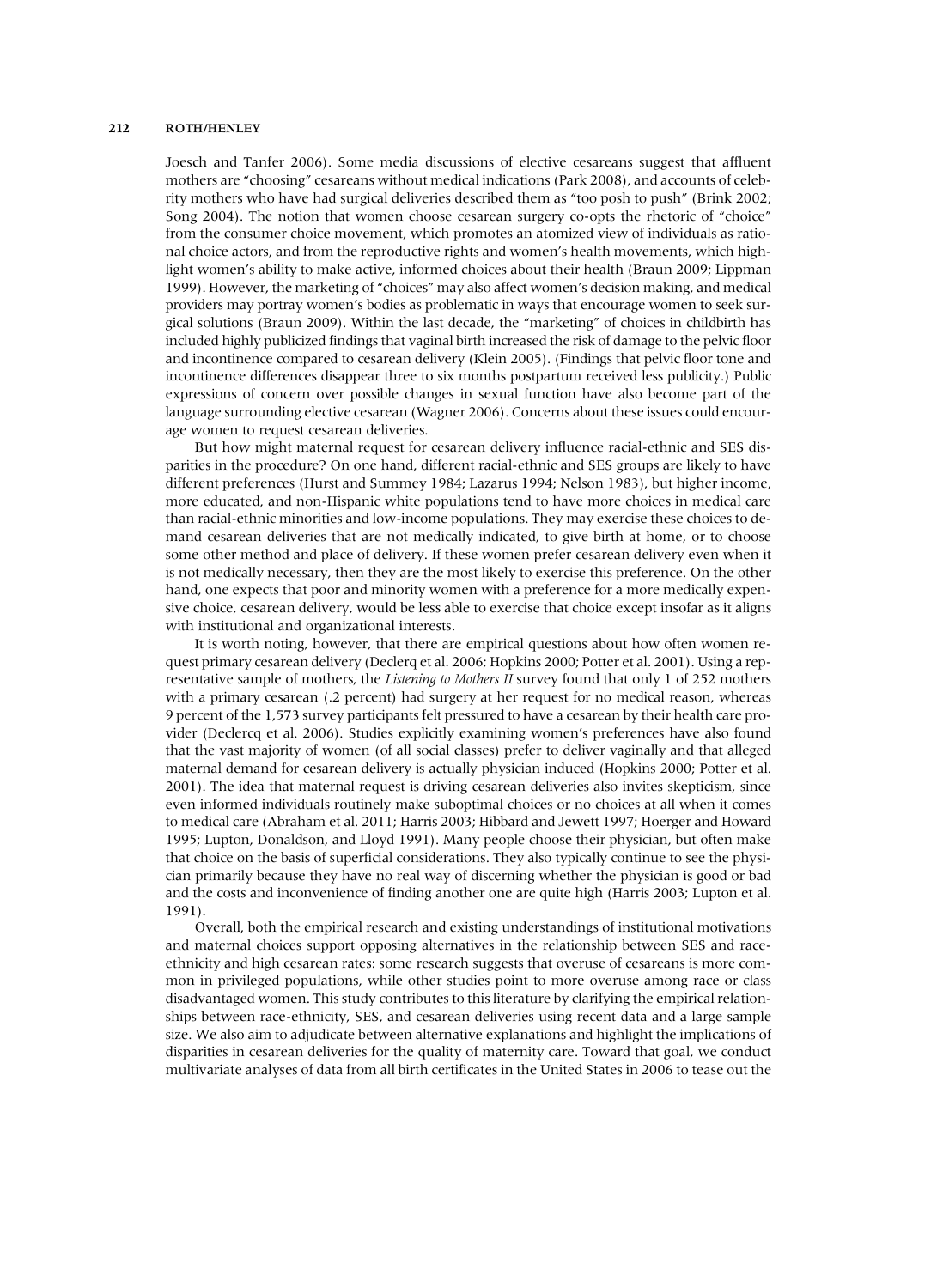effects of race-ethnicity, SES, and the interactions between them. The findings illuminate what racial-ethnic and SES patterns in cesarean delivery mean for whether high cesarean rates represent high or low quality care.

#### Data and Methods

In this study, we examine the relative odds of cesarean delivery using individual-level data from the Natality Detail Files for 2006 (U.S. Department of Health and Human Services 2008). We use data from 2006 because it was the most recent available year, but racial-ethnic and educational disparities were similar using data from 2000–2005. The data contain birth certificate information from all recorded live births in the 50 states and DC in 2006 (4,273,225 cases). Public health and medical research makes extensive use of the Natality Detail Files, which have historically been used to address questions about racial and ethnic health disparities (CDC 2006). Since cesarean rates have increased over time in all populations and across all risk factors (Declercq 2009), longitudinal data are unnecessary for this analysis of racial-ethnic and SES disparities.<sup>4</sup>

There are some problems with data quality in the Natality Detail Files because hospitals must collect the data, submit it to state vital records offices, and then the Natality Branch creates a national data set. Data quality thus depends critically on the training of the hospital staff completing the birth certificate, which is left largely to the states. There is no national standard with follow-up or oversight, resulting in inconsistent quality. Lean budgets have also produced lower standards for the timeliness and quality of data since the late 1990s (CDC 2006). Birth certificates are imperfectly correlated with medical record data, where medical record data represent the "gold standard" (DiGiuseppe et al. 2002). Agreement between birth certificates and medical records is "almost perfect" for measures of delivery type, prior obstetrical history, and infant Apgar score. Since delivery type is the outcome of interest, this level of agreement is important for this analysis. Agreement with medical records is also "substantial" for several other important variables including gestational age and prenatal care. However, agreement is only moderate for most maternal risk factors and comorbidities and for several complications of pregnancy and labor and delivery, which could lead to misestimates of clinical differences (DiGiuseppe et al. 2002). In most cases, these misestimates are likely to be undercounts of risks and complications, leading to a possibility that some cesarean deliveries will appear to have no medical indications when these indications are actually present. For this reason, we build models starting with the most reliable measures and later add available clinical measures. Even though these clinical measures are imperfect, they are the best indicators of clinical risk that are available at the population level.

Another data limitation is a substantial amount of missing data for variables related to prenatal care, maternal risk factors, and complications of labor and delivery. Since the hospital has a major influence over who does or does not deliver by cesarean, and hospitals that provide lowquality birth certificate data are likely to be low quality in other dimensions, listwise deletion of cases with missing values would select for better-than-average hospitals and significantly bias the data. Consequently, we multiply imputed missing values for all independent and control variables with more than 2 percent of cases missing (CDC 2006). In the 2006 data, the CDC had already imputed some missing data: maternal age (3.4 percent), maternal race (4.3 percent), and gestation (4.8 percent). We multiply imputed missing values for the adequacy of prenatal care utilization index (APNCU), education, parity, weight gain, and maternal risk factors. We used listwise deletion for cases that were missing on the dependent variable (method of delivery), or had missing data for less than 2 percent cases, leaving a working  $N$  of 4,188,775.

Variables in the data set include place of delivery (hospital, home, or birthing center), person in attendance (doctor, midwife, or other), parity, and medical and health data such as the number

<sup>4.</sup> We are conducting longitudinal analyses on the Natality Detail Files to address other research questions.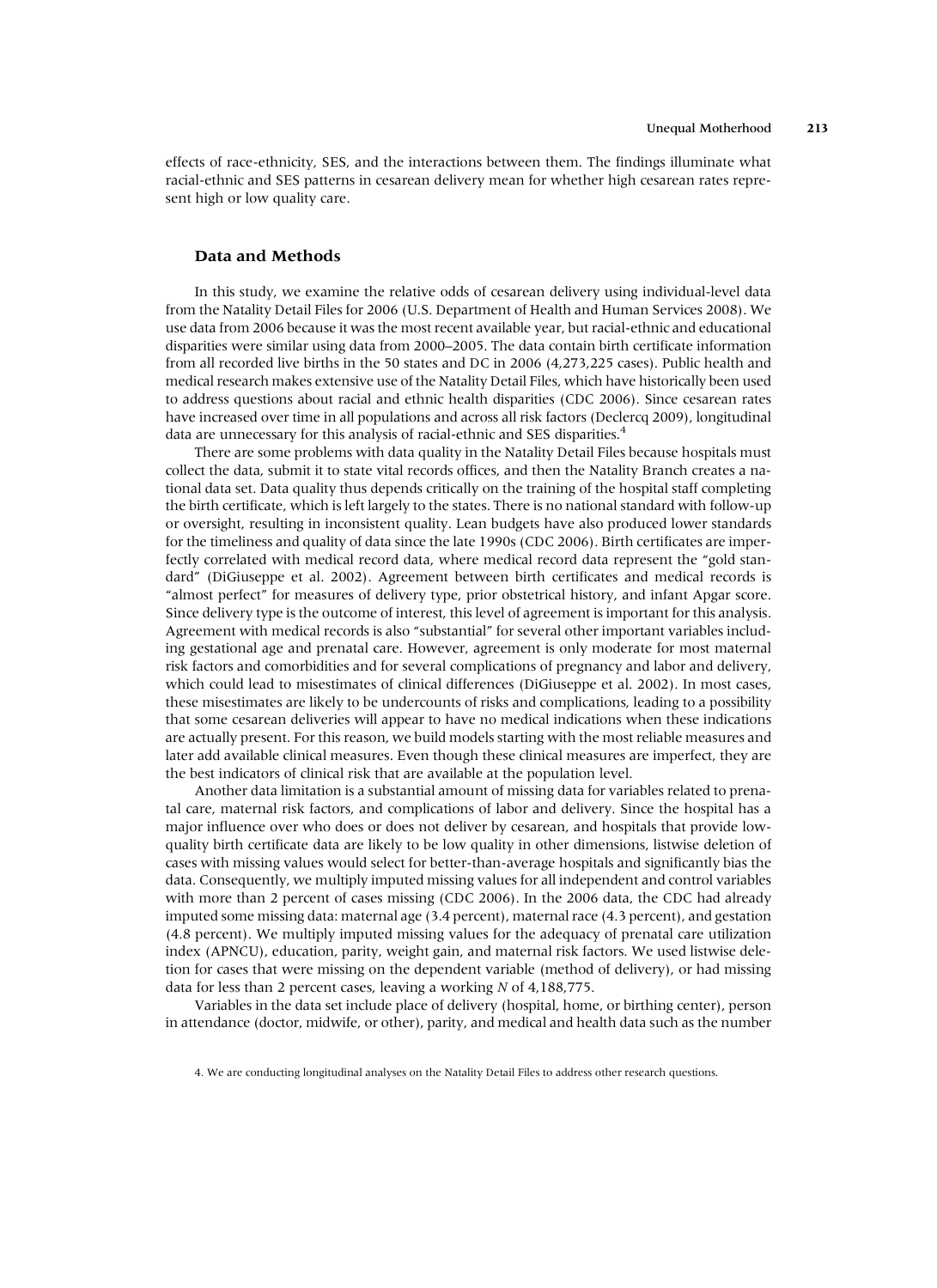of prenatal visits, method of delivery, obstetrical procedures, medical risk factors, and infant health characteristics. Demographic variables include the infant's sex, birth weight, and date of birth, the age, race, and ethnicity of the mother and father, and the marital status, education level, and national origin of the mother. For race-ethnicity, we constructed mutually exclusive indicator variables for whether a mother identifies as Hispanic/Latina, or non-Hispanic white, black, Native American, or Asian/Pacific Islander. (Non-Hispanic whites are the reference category in the models.)

The data lack direct information on income so we rely on mothers' education as a proxy for SES (see Dubay, Kaestner, and Waldmann 1999 for use of a similar strategy). Maternal education is measured with a four-category ordinal variable (less than high school, high school graduate, some college/associate degree, and bachelor's or higher degree). We also ran the models using dummy variables for each educational category, and the results did not change. It is important to note that race-ethnicity and SES are separate constructs even though they are often correlated. The multivariate models test the effects of each while accounting for the effects of all other variables, so that the effects of race-ethnicity are independent of the effects of education.

Models include marital status, which is an important indicator of social support that can influence pregnancy outcomes. A recent study of maternal care quality in the United States found that unmarried women were more likely to experience pregnancy-related death: they represented 31 percent of mothers, but 42 percent of maternal mortalities (California Department of Public Health 2011). We also control for adequacy of prenatal care using the APNCU index, in order to rule out the possibility that differences in access to prenatal care drive inequality in delivery outcomes. The APNCU accounts for the month in which prenatal care began, the number of visits, and gestation length, and it provides a more precise measure of prenatal care than the trimester or month in which prenatal care began. The index ranges from 1 (inadequate) to 4 (adequate+).

Both maternal age and obesity are associated with higher rates of pregnancy-related risks, such as diabetes and hypertension, and lead to a higher probability of cesarean delivery (Dulitzki et al. 1998; Ecker et al. 2001; Getahun et al. 2007; Peipert and Bracken 1993; Porreco and Thorp 1996; Rosenberg et al. 2003). We measure maternal age in years. The data contain no information about pre-pregnancy weight or body mass index (BMI) but gestational weight gain is an independent risk factor, so that weight gain exceeding the recommended upper limit (40 pounds for underweight women and 20 pounds for obese women) represents a risk (Institute of Medicine 2009). Research has also found that excessive weight gain occurs more frequently among women whose pre-pregnancy BMIs are in the overweight or obese categories and least often among women who are underweight before pregnancy (California Department of Health 2011). To operationalize excessive weight gain that is likely to be correlated with clinical obesity, we coded gestational weight gain of 45 pounds or more as a risk factor for cesarean delivery.<sup>5</sup>

To measure pregnancy characteristics that increase the risk of a medically necessary c-section, we include indicators for pre-term birth (less than 37 weeks gestation) and multiple gestation (twins, triplets, etc.), both of which typically result in cesarean delivery. Models also include indicators for low birth weight, clinically defined as less than 2,500 grams, and high birth weight, defined as over 4,500 grams, both of which increase the probability of a cesarean delivery. We also include a measure for parity, since women with previous vaginal births are less likely to have a primary cesarean than women having a first baby. Maternal conditions that increase the probability of a cesarean delivery include diabetes, chronic hypertension, pre-eclampsia (pregnancyinduced hypertension), and eclampsia.

Some complications of labor and delivery also provide a clinical rationale for cesarean sections. These include placenta previa (covering the cervix), breech or other malpresentation of the fetus, prolonged labor, and fetal distress. Placenta previa is an absolute indication for cesarean section (vaginal delivery is dangerous for both mother and baby), and breech is a typical indication

<sup>5.</sup> Weight gain in pounds had a mean of 30.75, a median of 30.0, and a standard deviation of 13.2. Our measure is based on weight gain that exceeds 1 standard deviation above the mean (rounded up to the nearest 5 pounds). Approximately 87 percent of mothers gained less than 45 pounds, so that this measure captures the top 13 percent of cases.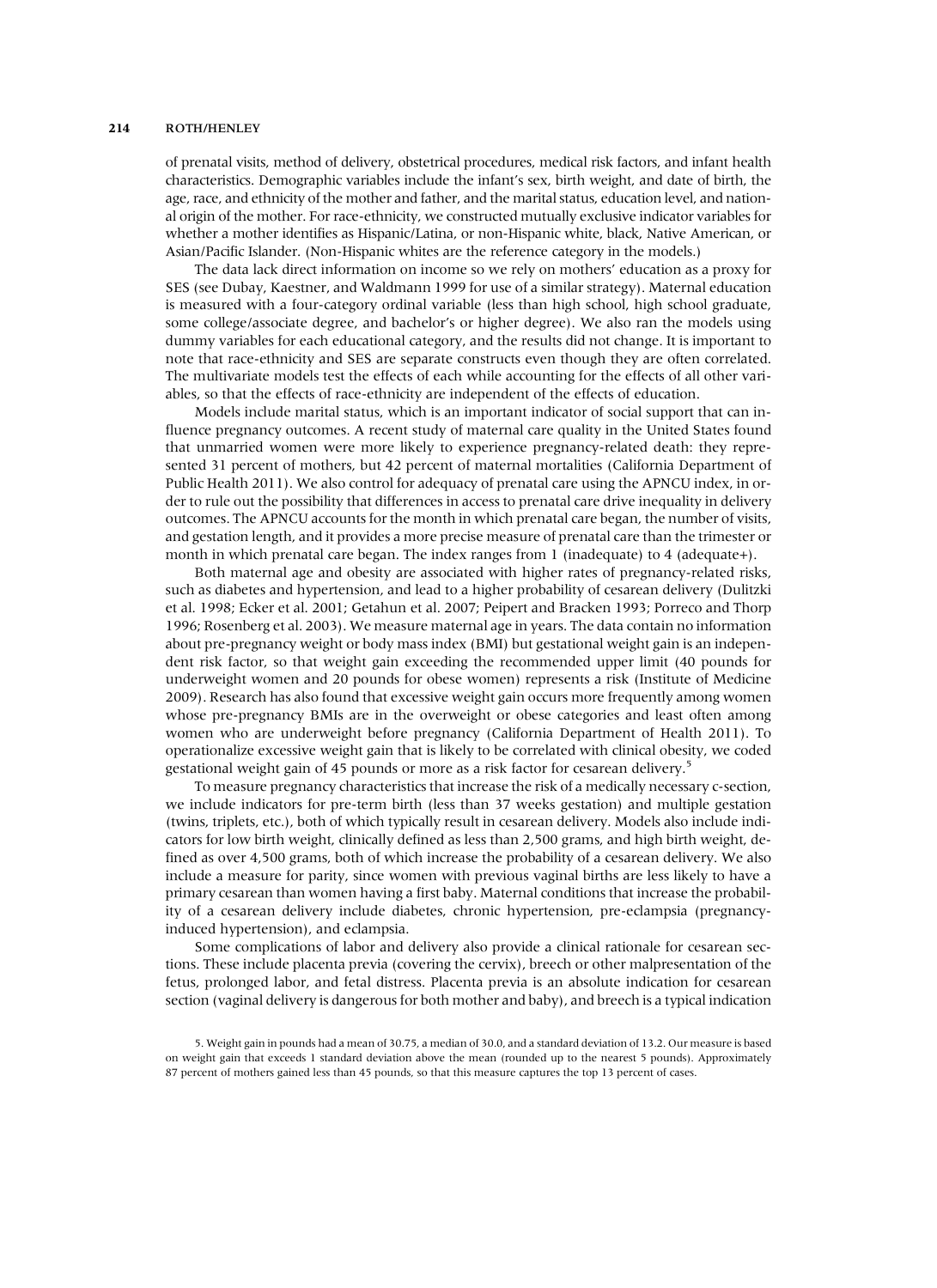(very few health care providers attend vaginal breech births). On the other hand, some diagnoses are flexible and discretionary—they depend on the perspective of the health care provider making the diagnosis, the timetables that the provider uses to gauge labor, and previous interventions into labor (Barber et al. 2011; Davis-Floyd 2003; Goer 1995; Simonds et al. 2007; WHO 1985). Among these subjective diagnoses that often form the medical basis for cesarean delivery, we include a measure for diagnosis of prolonged labor in the models, but exclude measures of cephalopelvic disproportion (pelvis too small) and dysfunctional labor because of the extreme number of missing cases.<sup>6</sup> Models also include a measure for the premature rupture of membranes because obstetric guidelines strongly recommend that delivery occur within 24 hours of rupture of the amniotic sac in order to reduce the risk of infection, and this time pressure increases the likelihood of cesarean delivery. Accounting for diagnoses that are likely to lead to cesareans may isolate cases where the method of delivery is truly discretionary.

#### Results

Table 1 presents descriptive statistics and metrics for all variables and cases in the models, revealing that 31 percent of all births in the United States in 2006 occurred via cesarean section. Among mothers with no previous cesarean, the rate of cesarean delivery was 22 percent. Among mothers with a previous cesarean, 92 percent had a repeat cesarean delivery. Table 1 also shows that 62 percent of mothers were married, 25 percent identified as Hispanic/Latina, and the most common racial-ethnic identification was non-Hispanic white (55 percent).

Table 2 breaks down descriptive statistics by race-ethnicity. Table 2 reveals some racial-ethnic differences in the primary and total c-section rate, while the likelihood of a repeat c-section is relatively stable across groups of women with a previous cesarean delivery. Overall c-section rates are lower among Native American women and higher among non-Hispanic black women, although the rate does not differ much descriptively between blacks and whites (33 versus 31 percent) or between Hispanics and non-Hispanic whites (30 versus 31 percent). Table 2 also illustrates some expected racial-ethnic differences. For example, non-Hispanic white and Asian mothers have higher average age, education, and marriage rates than other racial-ethnic groups. White and Asian mothers also utilized somewhat more prenatal care. Black women had higher rates of preterm and low birth-weight births than other groups. Asian and Native American mothers were more likely to have diabetes. Table 2 also reveals that Latinas and Asian women were less likely to gain excessive weight during pregnancy or to experience pre-eclampsia than other groups.

As a whole, Table 2 suggests an unusual picture with respect to racial-ethnic disparities. In the American health care system, Native Americans, Hispanics, and blacks are typically disadvantaged relative to non-Hispanic whites, but for two groups cesarean rates are lower (Native Americans and, to a lesser extent, Latinas), while for another they are slightly higher (non-Hispanic blacks). Non-Hispanic whites, who usually have the best access to health care and the best experiences in the health care system, fall in the middle of the distribution. This raises questions about how to explain these patterns? A possible reason for this could be racial-ethnic differences in clinical risks, but there were few substantial differences by race-ethnicity.

To begin to explore SES-related disparities, Table 3 illustrates descriptive statistics by education level. This table reveals that cesarean rates increase as education increases, thus suggesting a positive SES-cesarean relationship. (Table 3 also reconfirms the substantial racial-ethnic segregation of the American socioeconomic structure, with Latinas and non-Hispanic black and Native American women overrepresented among those with less than high school education while

<sup>6.</sup> Some hospitals continued to use codes based on the 1989 revision of the standard birth certificate, while others used the 2003 revision. As a result, some variables that were only measured using the 1989 revision had extreme numbers of missing cases.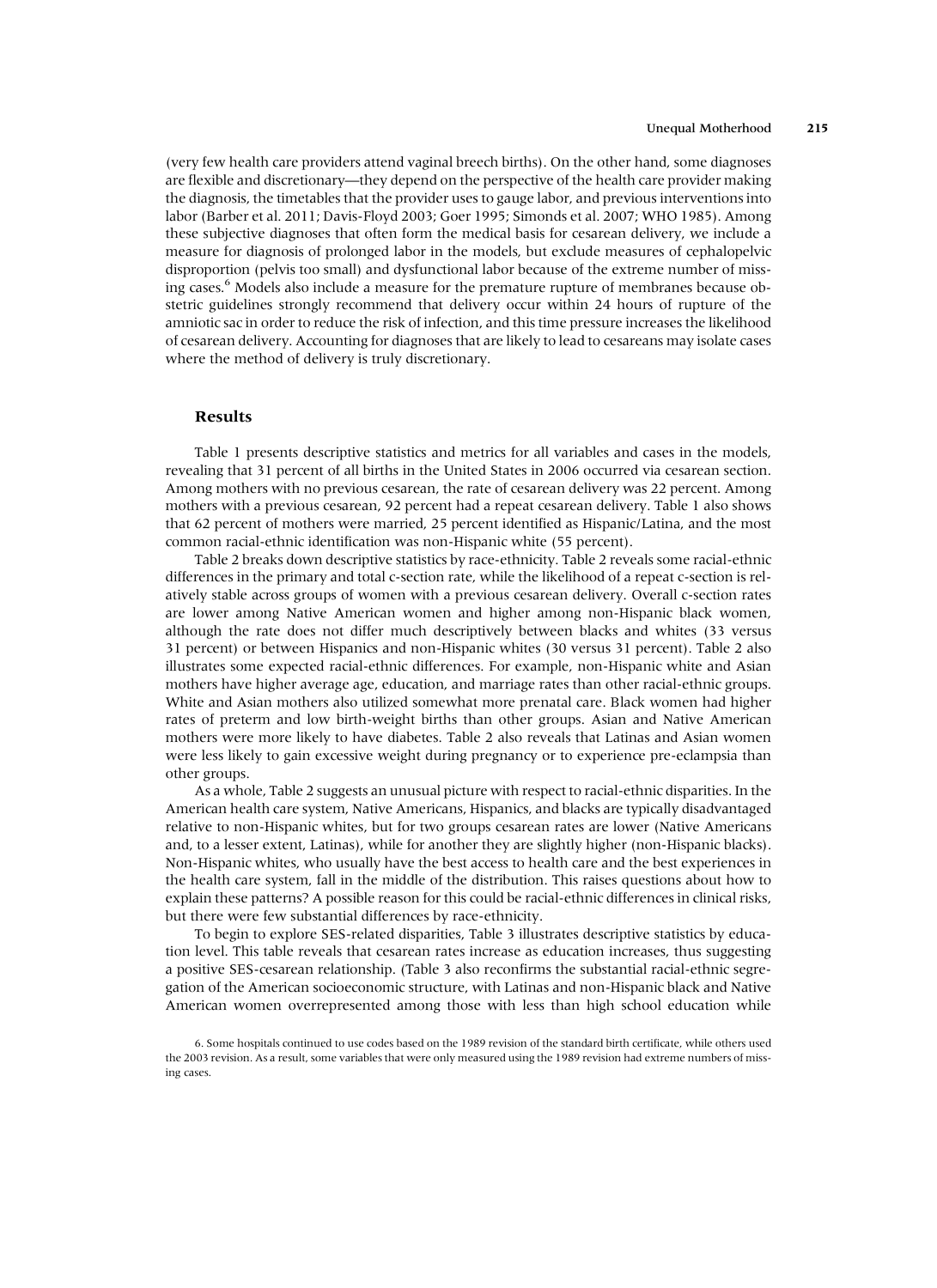Table 1 • Descriptive Statistics and Metrics for Key Variables, Natality Detail File, 2006

| Variable                       | Metric                                                       |           | Std. Dev. |  |
|--------------------------------|--------------------------------------------------------------|-----------|-----------|--|
| Dependent measures             |                                                              |           |           |  |
| Cesarean                       | $l = yes$                                                    | .31       | .46       |  |
| Primary CS <sup>a</sup>        | $l = yes$                                                    | .22       | .42       |  |
| Repeat $CS^b$                  | $1 = yes$                                                    | .92       | .27       |  |
| Independent measures           |                                                              |           |           |  |
| Mother's education             | $1 =$ < HS, to 4 = 16+ years                                 | 2.53      | 1.10      |  |
| Hispanic/Latina mother         | $1 = yes$                                                    | .25       | .43       |  |
| White (non-Hispanic)           | $1 = yes$                                                    | .55       | .50       |  |
| Black (non-Hispanic)           | $1 = yes$                                                    | .15       | .35       |  |
| Native American (non-Hispanic) | $l = yes$                                                    | .01       | .10       |  |
| Asian (non-Hispanic)           | $l = yes$                                                    | .05       | .23       |  |
| Maternal age                   | In years                                                     | 27.36     | 6.16      |  |
| Mother married                 | $l = yes$                                                    | .62       | .49       |  |
| <b>APNCU</b>                   | $1 =$ inadequate, to $4 =$ adequate+                         | 2.88      | .94       |  |
| Preterm                        | < 37 weeks gestation                                         | .13       | .33       |  |
| Multiple birth                 | $1 = yes$                                                    | .03       | .18       |  |
| Parity                         | $1 = 1$ <sup>st</sup> birth to $8 = 8$ <sup>th</sup> or more | 2.07      | 1.22      |  |
| Low BW                         | Birth-weight $< 2.500g$                                      | .08       | .28       |  |
| High BW                        | Birth-weight $> 4,500g$                                      | .01       | .10       |  |
| Weight gain $>$ 45lbs          | $l = yes$                                                    | .13       | .34       |  |
| Weight gain                    | In pounds                                                    | 30.76     | 13.20     |  |
| <b>Diabetes</b>                | $l = yes$                                                    | .04       | .20       |  |
| Chronic hypertension           | $1 = yes$                                                    | .01       | .10       |  |
| Pre-eclampsia                  | $1 = yes$                                                    | .04       | .19       |  |
| Eclampsia                      | $l = yes$                                                    | .00       | .05       |  |
| Breech                         | $1 = yes$                                                    | .05       | .22       |  |
| Premature rupture              | $1 = yes$                                                    | .02       | .15       |  |
| Prolonged labor                | $l = yes$                                                    | .01       | .09       |  |
| Fetal distress                 | $l = yes$                                                    | .04       | .21       |  |
| N                              |                                                              | 4,188,775 |           |  |

a In births to 3,654,104 women without a previous cesarean. Primary cesareans accounted for 19.3 percent of all births in 2006.

 $b^b$ In births to 542,832 women with a previous cesarean. Repeat cesareans accounted for 11.7 percent of all births in 2006.

whites and Asians are far more likely to have a college degree.) Maternal age is also strongly related to education, as expected, so that mothers with less education are younger than more educated mothers. Probably related to their higher age, more educated mothers are more likely to have multiples (Martin, Hamilton, and Osterman 2012). In terms of other risks and complications, there are few differences by education. Overall, Table 3 suggests that more educated women are more likely to have primary cesareans, in support of theories that cesareans without medical necessity represent a form of overtreatment of affluent women (Gould et al. 1989; Hurst and Summey 1984; Wagner 2006).

In sum, the descriptive results in Tables 2 and 3 suggest that there are few racial-ethnic differences in cesarean rates and that differences that exist are very small, while cesarean rates tend to increase as education increases. Taken together, these tables imply that overuse of cesarean surgery is more common among high-SES women. However, in order to test the effects of race-ethnicity and SES independent of one another while accounting for medical risks, we ran logistic regression models to analyze the odds of a cesarean delivery. We analyzed primary cesareans (versus vaginal delivery) in cases where the mother had not had a prior cesarean delivery separately from repeat cesareans in births where the mother had at least one prior c-section (versus vaginal birth after cesarean, or VBAC). We focus our discussion on primary cesareans because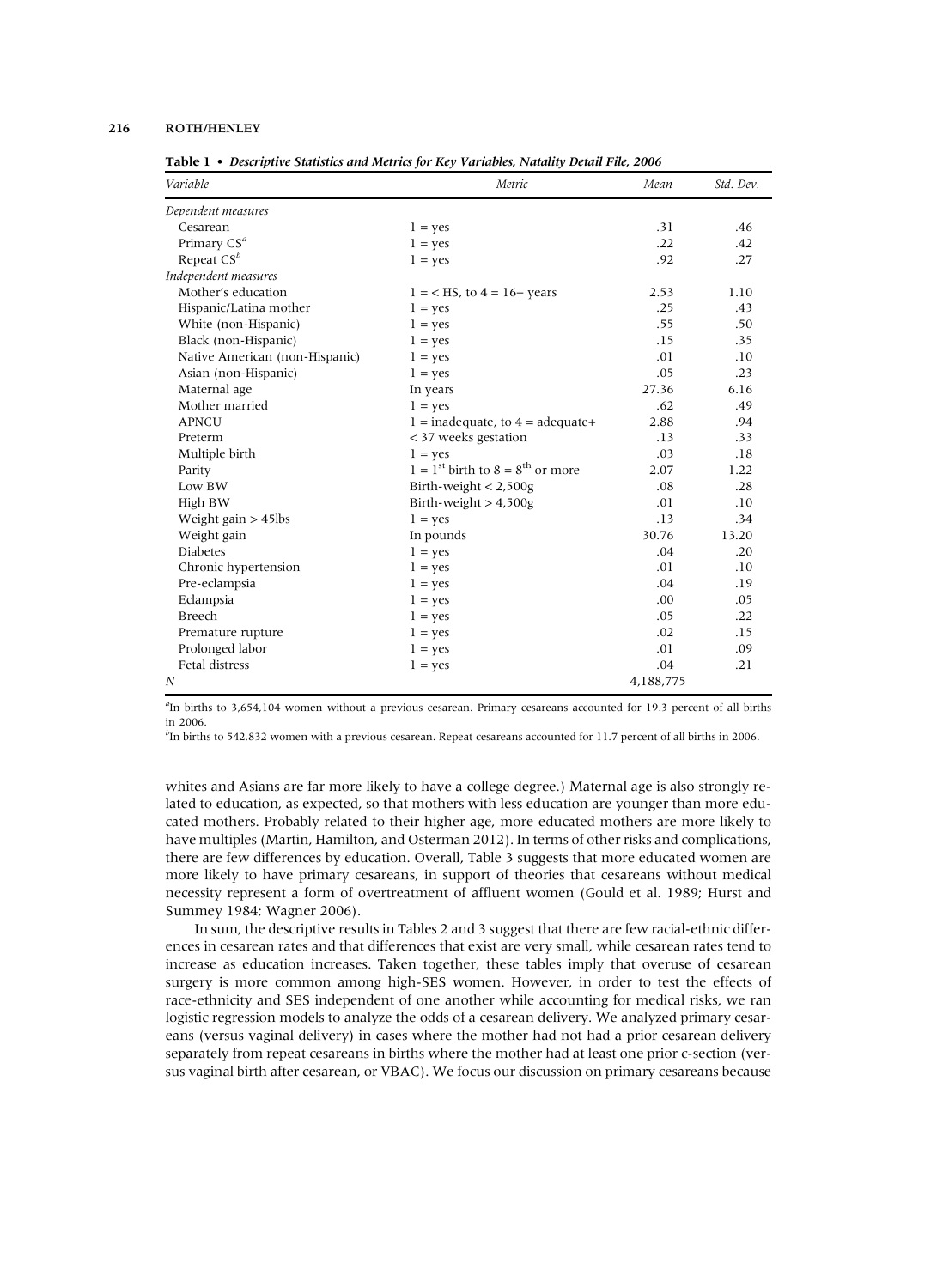| Variable                | Hispanic/Latina | White         | Black         | Asian       | Native<br>American |
|-------------------------|-----------------|---------------|---------------|-------------|--------------------|
| Dependent measures      |                 |               |               |             |                    |
| Cesarean                | .30(0.46)       | .31(.46)      | .33(.47)      | .31(0.46)   | .27(0.45)          |
| Primary CS <sup>a</sup> | .20(.40)        | .23(.42)      | .24(.43)      | .23(.42)    | .18(.39)           |
| Repeat $CS^b$           | .92(0.27)       | .92(0.28)     | .92(.28)      | .92(0.28)   | .90(.30)           |
| Independent measures    |                 |               |               |             |                    |
| Education               | 1.83(0.97)      | 2.85(1.03)    | 2.28(.97)     | 3.12(1.04)  | 2.10(0.92)         |
| Maternal age            | 26.24(6.10)     | 28.12 (6.01)  | 25.55(6.19)   | 30.22(5.40) | 25.15 (5.88)       |
| Married                 | .50(.50)        | .73(0.44)     | .29(0.46)     | .85(.36)    | .35(0.48)          |
| Parity                  | 2.21(1.26)      | 1.98(1.14)    | 2.20(1.37)    | 1.82(1.04)  | 2.39(1.50)         |
| <b>APNCU</b>            | 2.65(.94)       | 3.01(.89)     | 2.78(1.06)    | 2.92(.82)   | 2.57(1.08)         |
| Pre-term                | .12(.33)        | .12(.32)      | .18(.39)      | .11(.31)    | .14(.35)           |
| Multiple birth          | .02(.15)        | .04(.19)      | .04(.19)      | .03(.17)    | .02(.16)           |
| Low BW                  | .07(.25)        | .07(0.26)     | .14(.35)      | .08(.27)    | .08(.26)           |
| High BW                 | .01(.10)        | .01(.11)      | .01(0.08)     | .01(0.08)   | .02(.13)           |
| Weight gain (in lbs)    | 28.96 (11.47)   | 32.02 (13.58) | 29.35 (14.83) | 30.20(9.85) | 29.94 (14.79)      |
| Weight gain $>$ 45lbs   | .08(.27)        | .16(.37)      | .14(.35)      | .07(.25)    | .15(.35)           |
| <b>Diabetes</b>         | .04(.20)        | .04(.20)      | .04(.19)      | .07(0.26)   | .07(0.25)          |
| Chronic hypertension    | $.01$ $(.07)$   | .01(.10)      | .02(.14)      | .01(0.08)   | .01(.12)           |
| Pre-eclampsia           | .03(.17)        | .04(.20)      | .05(.21)      | .02( .14)   | .05(.23)           |
| Eclampsia               | $.00$ $(.04)$   | .00(.05)      | .00(.06)      | .00(0.04)   | $.00$ $(.07)$      |
| Breech                  | .06(.23)        | .05(.23)      | .04(.20)      | .05(.22)    | .04(.20)           |
| Premature rupture       | .02(.13)        | .02(.16)      | .03(.16)      | .02(.15)    | .03(.18)           |
| Prolonged labor         | .01(0.09)       | .01(0.09)     | .01(0.08)     | .01(0.09)   | .01(.11)           |
| Fetal distress          | .03(.18)        | .05(0.21)     | .05(.23)      | .04(.21)    | .04(.18)           |
| $\boldsymbol{N}$        | 1,028,964       | 2,283,728     | 609,901       | 224,563     | 41,619             |

Table 2 • Descriptive Statistics for Variables by Race/Ethnicity

Source: Natality Detail File 2006 (U.S. Department of Health and Human Services 2008)

<sup>a</sup>In births to women without a previous cesarean.

 $\overline{b}$ In births to women with a previous cesarean.

clinical conditions and complications of labor and delivery contribute substantially to primary cesareans, whereas the cause of most repeat cesareans is the fact that there was a primary cesarean.

Table 4 presents logistic regression models of the odds of a primary cesarean. Model 1 examines the effects of race-ethnicity, education, age, marital status, and parity. Clinical evidence suggests that older mothers are more likely to have cesareans, and mothers having a first birth are substantially more likely to deliver by primary cesarean than mothers with previous vaginal births. Model 1 confirms these well-known findings: each additional year of maternal age increases the odds of a primary cesarean 1.07 times. The effect of parity suggests that each additional birth to a mother who has no prior c-section significantly decreases the odds of a primary cesarean. Model 1 also demonstrates that married women have .88 times the odds of delivering by primary c-section as their unmarried counterparts, suggesting that the social support and other health advantages that are associated with marriage increase the odds of a vaginal birth.

We also know from Tables 2 and 3 that non-Hispanic white and Asian mothers and more educated mothers tend to be older than mothers of other races and mothers with less education, so Model 1 teases apart the effects of age, race-ethnicity, and education. In this multivariate model, contrary to what Table 3 implies, education is *negatively* related to primary cesarean delivery, so that more educated women have lower odds of having primary c-sections after controlling for race-ethnicity, marital status, age, and parity. Partially confirming the descriptive picture from Table 2, however, there are nearly no differences between Latinas, Native American women, and non-Hispanic white women in the odds of a primary cesarean. This is somewhat unexpected,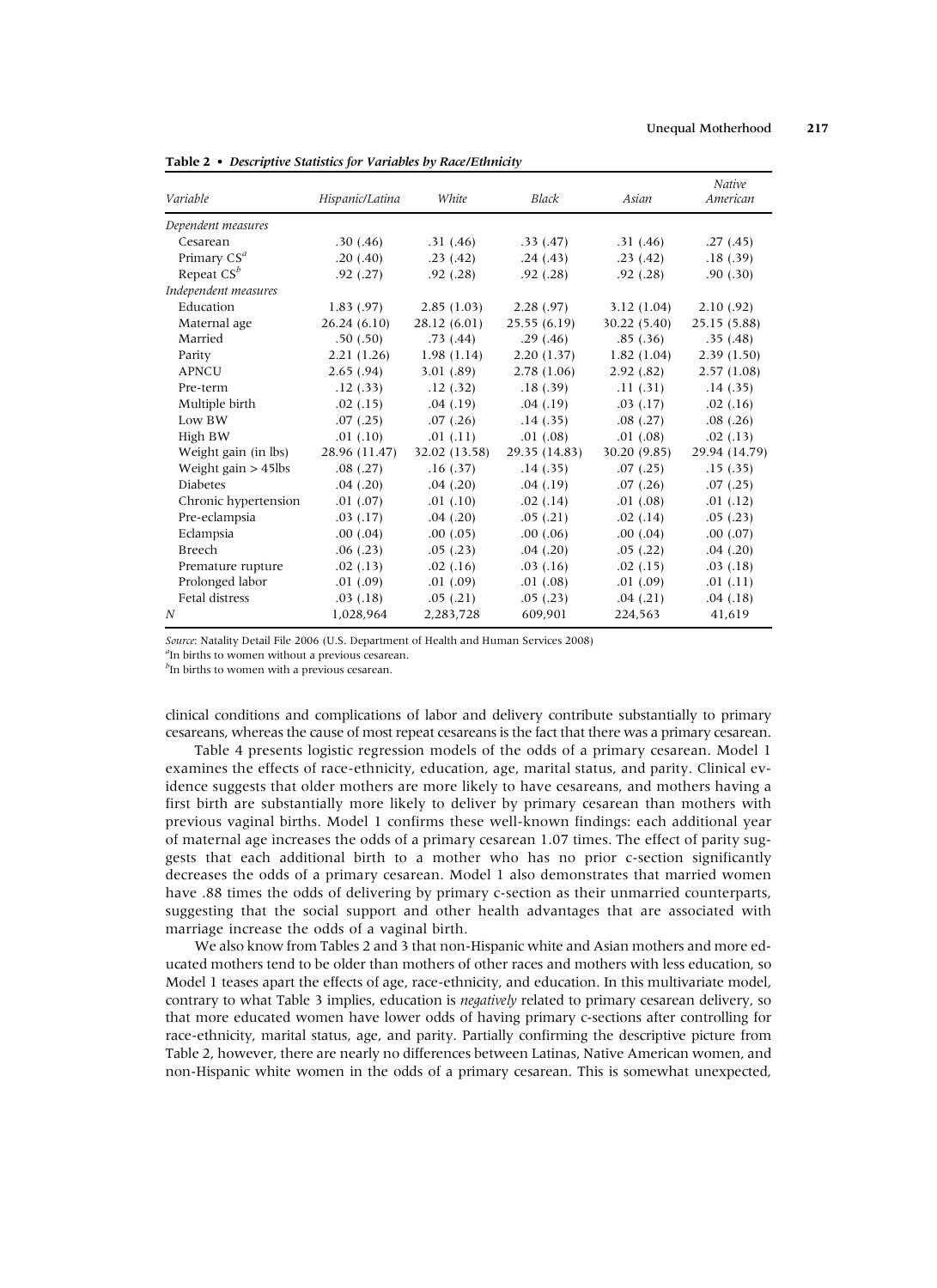Table 3 • Descriptive Statistics for Variables by Education

| Variable              | Less Than High School | High School Grad | Some College  | College Grad+ |
|-----------------------|-----------------------|------------------|---------------|---------------|
| Dependent measures    |                       |                  |               |               |
| Cesarean              | .27(0.44)             | .30(0.46)        | .33(.47)      | .34(.48)      |
| Primary $CS^a$        | .18(.38)              | .21(.41)         | .24(.43)      | .26(.44)      |
| Repeat $CS^b$         | .91(.29)              | .92(0.27)        | .92(0.27)     | .92(0.27)     |
| Independent measures  |                       |                  |               |               |
| Hispanic/Latina       | .54(.50)              | .23(.42)         | .16(0.37)     | .08(.27)      |
| White                 | .28(.45)              | .53(.50)         | .62(49)       | .74(.44)      |
| <b>Black</b>          | .15(0.36)             | .19(.40)         | .16(0.37)     | .07(0.26)     |
| Asian                 | .02(.15)              | .04(.19)         | .04(.21)      | .11(.31)      |
| Native American       | .01(.11)              | .01(.12)         | .01(.10)      | $.00$ $(.06)$ |
| Maternal age          | 24.18 (6.20)          | 25.67 (5.70)     | 27.79 (5.49)  | 31.54 (4.55)  |
| Married               | .37(.48)              | .49(.50)         | .66(.47)      | .92(0.27)     |
| Parity                | 2.32(1.43)            | 2.10(1.23)       | 2.03(1.15)    | 1.83(.97)     |
| <b>APNCU</b>          | 2.54(1.01)            | 2.84(.99)        | 2.99(.89)     | 3.12(.77)     |
| Pre-term              | .14(.35)              | .14(.34)         | .13(.33)      | .11(.31)      |
| Multiple birth        | .02(.15)              | .03(.17)         | .03(.18)      | .05(.21)      |
| Low BW                | .09(0.29)             | .09(0.29)        | .08(.27)      | .07(0.25)     |
| High BW               | .01(0.09)             | .01(.10)         | .01(.11)      | .01(.11)      |
| Weight gain (in lbs)  | 29.01 (13.15)         | 30.67 (14.17)    | 31.38 (13.66) | 31.89 (11.55) |
| Weight gain $>$ 45lbs | .11(.31)              | .15(.35)         | .15(.35)      | .12(.33)      |
| <b>Diabetes</b>       | .04(.19)              | .04(.20)         | .05(.21)      | .04(.20)      |
| Chronic hypertension  | .01(0.08)             | .01(.11)         | .01(.12)      | .01(.10)      |
| Pre-eclampsia         | .03(.17)              | .04(.20)         | .05(.21)      | .04(.19)      |
| Eclampsia             | .00(0.05)             | $.00$ $(.05)$    | $.00$ $(.05)$ | .00(0.05)     |
| Breech                | .05(.22)              | .05(.21)         | .05(.23)      | .06(.23)      |
| Premature rupture     | .02( .14)             | .02(.15)         | .02(.16)      | .03(.16)      |
| Prolonged labor       | .01(0.09)             | $.01$ $(.09)$    | $.01$ $(.09)$ | .01(.10)      |
| Fetal distress        | .04(.19)              | .05(.21)         | .05(0.21)     | .05(.21)      |
| N                     | 825,445               | 1,139,982        | 986,225       | 1,081,321     |

Source: Natality Detail File 2006 (U.S. Department of Health and Human Services 2008)

<sup>a</sup>In births to women without a previous cesarean.

 $\overline{b}$ In births to women with a previous cesarean.

given that Latinas have lower rates of health insurance than other groups and Native American women often receive midwifery-based maternity care through the Indian Health Service, which one would expect to influence the method of delivery (Mahoney and Malcoe 2005). However, Model 1 does reveal some statistically significant racial-ethnic differences: non-Hispanic black mothers have 1.29 times higher odds of having a primary c-section than non-Hispanic white mothers of similar age, education, marital status, and parity, while Asian mothers have .85 the odds of a primary c-section as non-Hispanic white mothers.

Of course, it is possible that differences in the pregnancy characteristics of non-Hispanic black and Asian women could explain the racial-ethnic differences in Model 1 or, alternately, they could make those differences larger. To test these possibilities, Model 2 adds controls for pregnancy characteristics. Accordingly, prenatal care utilization increases the odds of a cesarean, so that women who received more prenatal care are more likely to deliver surgically than those who received less care. This could be caused by greater prenatal care utilization by women with higher risk pregnancies or by greater opportunities for care providers to diagnose problems or encourage interventions. Weight gain of more than 45 pounds increases the odds of a primary cesarean by 1.46 times. As expected, preterm births, multiples, and low- or high-birth-weight babies have much higher odds of being delivered by cesarean.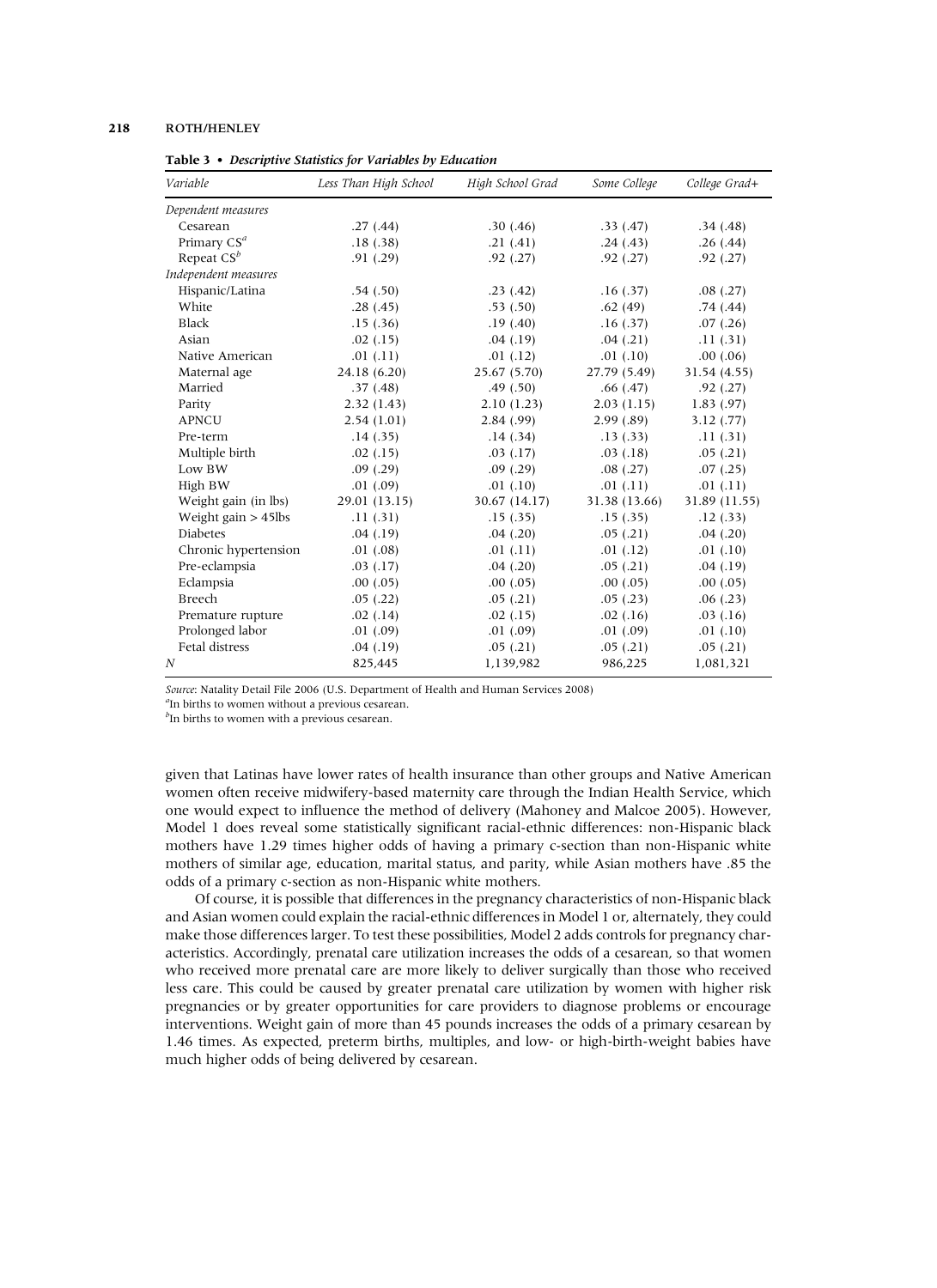|                                     | Model 1           |      | Model 2            |      | Model 3                          |      | Model 4                                 |      |
|-------------------------------------|-------------------|------|--------------------|------|----------------------------------|------|-----------------------------------------|------|
| Variable                            | Coeff.            | Odds | Coeff.             | Odds | Coeff.                           | Odds | Coeff.                                  | Odds |
| Race-ethnicity                      |                   |      |                    |      |                                  |      |                                         |      |
| Hispanic/Latina                     | $-.03$ (.00)      | .98  | $.06$ $(.00)***$   | 1.06 | $.07$ $(.00)$ ***                |      | $1.07 - 0.25$ (.01)***                  | .78  |
| <b>Black</b>                        | $.25(.00)$ ***    | 1.29 | $.24(.00)$ ***     | 1.27 | .29 $(.00)$ ***                  | 1.33 | $.06$ $(.01)$ ***                       | 1.07 |
| Asian                               | $-17(01)$ ***     | .85  | $-.11(.01)$ ***    | .90  | $-.07$ (.01)***                  |      | $.93 - .34$ $(.02)$ ***                 | .72  |
| Native                              | .01(0.01)         | 1.01 | $.04$ $(.02)$ ***  | 1.07 | $.05$ $(.02)$ ***                |      | $1.05 -0.09$ $(.03)$ **                 | .92  |
| American                            |                   |      |                    |      |                                  |      |                                         |      |
| Demographics                        |                   |      |                    |      |                                  |      |                                         |      |
| <b>Education</b> level              | $-.05(.00)$ ***   | .95  | $-.07(.00)$ ***    | .93  | $-.06(.00)$ ***                  |      | .94 $-.12$ (.00)***                     | .89  |
| Age                                 | $.07$ $(.00)$ *** | 1.07 | $.07$ $(.00)$ ***  | 1.07 | $.07$ $(.00)$ ***                | 1.07 | $.07$ $(.00)$ ***                       | 1.07 |
| Married                             | $-.13(.00)$ ***   | .88  | $-.11(.00)$ ***    | .90  | $-.11(.00)$ ***                  |      | $.89 - 10(.00)$ ***                     | .90  |
| Parity                              | $-.52$ (.00)***   | .59  | $-.59(.00)$ ***    | .56  | $-.58(.00)$ ***                  |      | $.56 - .58$ $(.00)$ ***                 | .56  |
| Pregnancy characteristics           |                   |      |                    |      |                                  |      |                                         |      |
| <b>APNCU</b>                        |                   |      | $.06$ $(.00)$ ***  | 1.06 | $.05$ $(.00)$ ***                | 1.05 | $.04$ $(.00)$ ***                       | 1.04 |
| Pre-term                            |                   |      | $.24(.00)$ ***     | 1.27 | $.17(.01***$                     | 1.18 | $.17(0.01)$ ***                         | 1.18 |
| Multiple birth                      |                   |      | $2.07$ $(.01)$ *** | 7.93 | $1.96(0.01)$ ***                 | 7.08 | $1.97(0.01***$                          | 7.14 |
| Low BW                              |                   |      | .61 $(.01)$ ***    | 1.83 | .46 $(.01)$ ***                  | 1.58 | $.45(.01***$                            | 1.57 |
| High BW                             |                   |      | $1.14(0.01)$ ***   | 3.14 | $1.23$ $(.01)$ ***               | 3.42 | $1.24$ (.01)***                         | 3.44 |
| Weight gain                         |                   |      | $.38(.00)$ ***     | 1.46 | $.37(.00)$ ***                   | 1.45 | $.36(.00)$ ***                          | 1.44 |
| $>45$ lbs                           |                   |      |                    |      |                                  |      |                                         |      |
| Maternal health risks               |                   |      |                    |      |                                  |      |                                         |      |
| Diabetes                            |                   |      |                    |      | $.48(.01***$                     | 1.62 | $.48(.01***$                            | 1.61 |
| Hypertension                        |                   |      |                    |      | $.63$ $(.01)$ ***                | 1.87 | $.62$ $(.01)$ ***                       | 1.87 |
| Pre-eclampsia                       |                   |      |                    |      | $.62$ $(.01)$ ***                | 1.85 | $.62$ $(.01)$ ***                       | 1.85 |
| Eclampsia                           |                   |      |                    |      | $.89(.03)***$                    | 2.43 | $.89(.03)$ ***                          | 2.43 |
| Complications of labor and delivery |                   |      |                    |      |                                  |      |                                         |      |
| Breech/                             |                   |      |                    |      |                                  |      | 2.63 (.01)*** 13.90 2.64 (.01)*** 13.95 |      |
| non-vertex                          |                   |      |                    |      |                                  |      |                                         |      |
| Premature                           |                   |      |                    |      | $-.16(.01)$ ***                  |      | $.85 - .16$ (.01)***                    | .85  |
| rupture                             |                   |      |                    |      |                                  |      |                                         |      |
| Prolonged labor                     |                   |      |                    |      | $.63$ $(.01)$ ***                | 1.88 | .63                                     | 1.88 |
| <b>Fetal Distress</b>               |                   |      |                    |      | $2.04(0.01)$ ***                 | 7.65 | $2.03$ $(.01)$ ***                      | 7.63 |
| Interaction terms                   |                   |      |                    |      |                                  |      |                                         |      |
| Hispanic/Latina*                    |                   |      |                    |      |                                  |      | $.15(.00)$ ***                          | 1.16 |
| Education                           |                   |      |                    |      |                                  |      |                                         |      |
| Black* Education                    |                   |      |                    |      |                                  |      | $.09(.00)***$                           | 1.10 |
| Asian* Education                    |                   |      |                    |      |                                  |      |                                         | 1.10 |
| Native Am*                          |                   |      |                    |      |                                  |      | $.09(0.01)$ ***<br>$.06(.01***$         | 1.06 |
| Education                           |                   |      |                    |      |                                  |      |                                         |      |
| Constant                            | $-1.95$ (.01)***  |      | $-2.24$ (.01)***   |      |                                  |      |                                         |      |
| $-2$ LL                             |                   |      |                    |      | $-2.53$ (.01)***<br>3,120,309.82 |      | $-2.40$ (.01)***                        |      |
| N                                   | 3,725,602.52      |      | 3,502,377.40       |      |                                  |      | 3,117,983.11<br>3,654,104               |      |
|                                     | 3,654,104         |      | 3,654,104          |      | 3,654,104                        |      |                                         |      |

Table 4 • Logistic Regression Models for Probability of a Primary Cesarean

Source: Natality Detail File 2006 (U.S. Department of Health and Human Services 2008)

\*p < .05 \*\* p < .01 \*\*\* p = .000 (two-tailed tests)

What happens to the racial-ethnic and education effects in Model 2? The difference in odds of a primary cesarean delivery for Asian women narrows slightly, suggesting that some of the difference in Model 1 is a result of Asian women's lower pregnancy risks. The difference between non-Hispanic white and black women remains similar to that in Model 1, signifying that pregnancy-related risks are not the cause of this disparity and do nothing to mediate or aggravate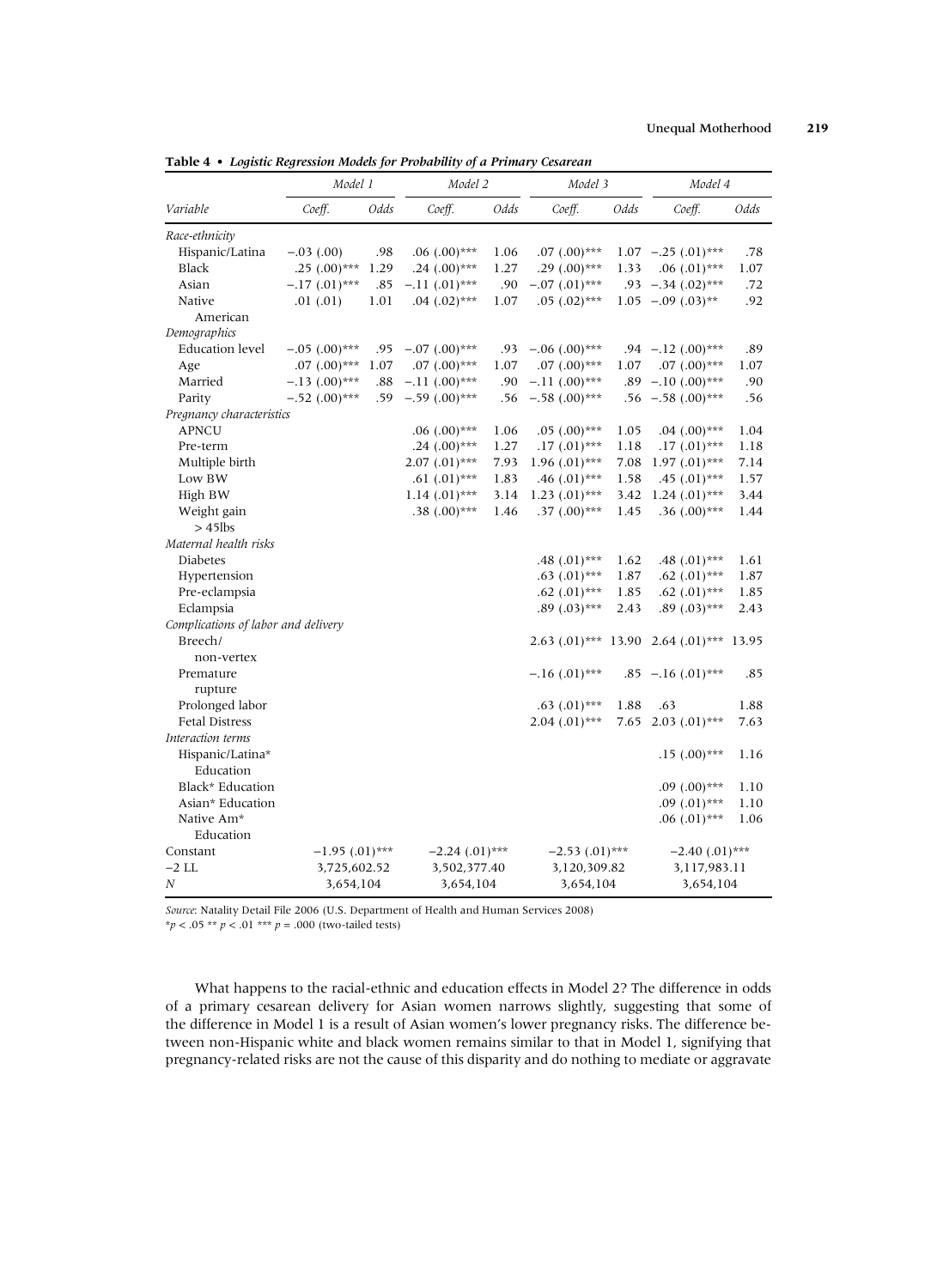it. Also, Latina ethnicity and Native American race-ethnicity become significant in this model, suggesting higher odds of a primary cesarean for these groups than for non-Hispanic whites with the same pregnancy characteristics. Latinas have 1.06 times higher odds and Native American women have 1.07 times higher odds of having a primary cesarean than non-Hispanic white women with similar pregnancy characteristics. Education continues to exhibit a negative pattern, whereby more educated women have lower odds of a primary cesarean delivery after accounting for race-ethnicity, age, marital status, parity, and pregnancy risks. In fact, the magnitude of this negative effect increases over Model 1. The effects of age, marital status, and parity remain stable. A likelihood ratio test reveals that Model 2 significantly improves upon Model 1 ( $p < .001$ ).<sup>7</sup>

Model 3 reinforces these results while accounting for complications of labor and delivery that often provide the clinical rationale for cesarean deliveries. Complications have the predicted effects on the likelihood of cesarean delivery, while racial-ethnic and SES disparities from Model 2 remain. Non-Hispanic black mothers have 1.33 times the odds, Hispanic/Latina mothers have 1.07 times the odds, and Native American mothers have 1.05 times the odds of having a primary c-section as non-Hispanic white mothers with the same risks and complications. Asian mothers have .93 times the odds of a primary cesarean as non-Hispanic white mothers with the same risk profiles. Educational differences remain relatively stable, so that more educated women are less likely to have primary cesarean deliveries, after accounting for all other factors. The effects of age, marital status, and parity remain unchanged. The likelihood ratio again indicates that Model 3 is a statistically significant improvement over Model 2 ( $p < .001$ ).

It is, of course, possible that maternal risks and complications of labor and delivery are more important precursors to cesarean delivery in some populations, while demographic variables like maternal age and marital status might be more relevant for others. In order to determine whether similar or different influences were leading to cesarean deliveries across populations, Model 4 includes interaction terms for race-ethnicity by education, and we ran separate models for each race-ethnicity and education level (results not shown). The negative main effects for Hispanic/ Latina and Native American race-ethnicity are striking, especially since they change direction from positive in Model 3 to negative in Model 4. The main effects for non-Hispanic blacks and Asians also exhibit a large change in magnitude from Model 3. These changes from Model 3 to Model 4 suggest that education (SES) substantially mediates the racial-ethnic effects.

Combining the main effects for race-ethnicity and education with the interaction effects reveals how education influences the odds of a primary cesarean for Latinas, Asians, and Native Americans compared non-Hispanic whites. These interactions demonstrate that each additional level of education reduces the odds of a primary cesarean by .97 times for non-Hispanic black women and Asian women, .94 times for Native American women, and .89 times the odds for non-Hispanic white women. Alternately, each increasing level of education *increases* the odds of a primary cesarean for Latinas (1.03 times higher odds with each level of education).<sup>8</sup> In other words, education appears to have the opposite effect for Hispanic/Latina mothers than for other racial-ethnic groups, mainly because Latinas with less than a high school education have lower c-section rates than other women with the same level of education. Black women have higher odds than white women at all education levels, while white women experience a larger reduction in the odds of a primary cesarean from education than any other racial-ethnic group. Among women with less than a high school education, Latinas, Asians, and Native Americans all have lower odds than non-Hispanic whites. However, as education increases the advantages of non-Hispanic white women become apparent: race and class privilege together lead to fewer cesareans with weak medical indications. Among high school graduates and women with some college, only Asian mothers have lower odds of a

<sup>7.</sup> The formula for the likelihood ratio (lr) test statistic is  $lr = -2 ln (L(m1)/L(m2)) = 2 (ln(m2) - 1ln(m1))$ , where  $L(m^*)$ represents the likelihood of the respective model, and  $\ln(m^*)$  denotes the natural log of the model's likelihood (i.e. the log likelihood). The lr statistic has a Chi-square distribution.

<sup>8.</sup> Odds in this paragraph are based on the combination of the main effect of education (−.12) plus the interaction effect for (education\*race-ethnicity), and thus do not correspond to the odds column for Model 4.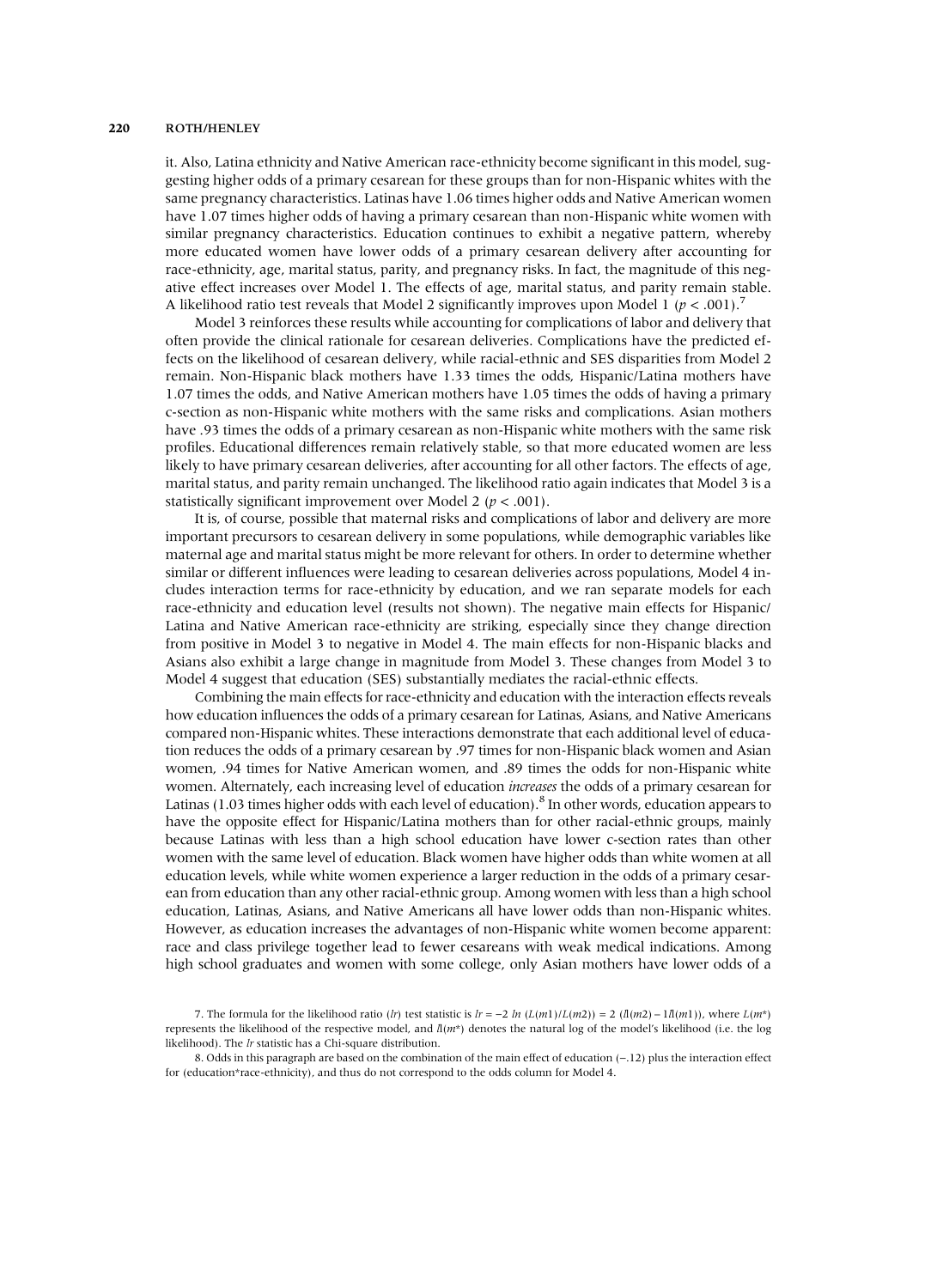primary cesarean than non-Hispanic white women. Among college graduates, white women have the lowest odds of a primary cesarean, followed closely by Asian women. Separate models by raceethnicity and education level produce very similar results and reveal that class privilege reduces the odds of a primary c-section more for non-Hispanic white women than for other racial-ethnic groups, while some Latinas with less than a high school education have lower rates than their more educated counterparts. (Results of separate models are available from the first author).

Disparities in delivery by repeat c-section follow similar trends to primary cesareans, with smaller disparities in general (results not shown).<sup>9</sup> The main noteworthy effect in these models was that non-Hispanic whites who have had a previous cesarean have 1.19 times higher odds of a repeat cesarean than Asian women, suggesting a substantial difference in favor of VBAC among Asian women. Overall, the results again suggest that more educated, married, and non-Hispanic white or Asian mothers are more likely to choose and/or have access to VBAC in subsequent births after a c-section. In terms of understanding disparities, however, the models of repeat cesareans are less illuminating than models of primary cesareans, because the main cause of most repeat cesareans is the fact that there was a primary cesarean. It is common to schedule repeat cesareans without labor and many hospitals and obstetric practices ban VBAC and routinely schedule repeat cesareans for women with a previous c-section because the American College of Obstetricians and Gynecologists (ACOG) issued a bulletin in 1999 that restricted vaginal birth after cesarean (VBAC) except under highly constrained circumstances (ACOG 1999; Leeman and Plante 2006; Myers 2004; Wagner 2006). Models of repeat cesarean deliveries also confound what we want to observe, namely disparities in health care, with higher-parity births.

#### Discussion and Conclusions

These results illuminate some possible reasons for contradictory results of existing public health research on disparities in cesarean deliveries. The findings illustrate a basic direct effect between SES and c-sections: when one examines only education, it is clear that more educated women have more primary c-sections (see Table 3), and this is what one would expect if cesarean surgery were overused on more affluent populations (Gould et al. 1989; Placek and Taffel 1988; Stafford et al. 1993; Wagner 2006). However, multivariate models reveal this effect to be spurious: it is largely an effect of maternal age, whereby more educated mothers tend to be older, and higher maternal age increases the odds of a primary c-section. After accounting for pregnancy characteristics, maternal conditions, and complications of labor and delivery, the education effect reverses direction and more educated women are less likely to have a primary cesarean with weak clinical indications. All race-ethnicities except Latinas experience smaller odds as education increases, so that higher SES has a protective effect against primary c-sections unless there are medical indications. (For Latinas, there is a positive effect of education because those with less than high school have lower odds. It is possible that these less-educated women are immigrants who choose low-tech care and/or do not give birth in hospitals with obstetricians attending.) In general, lower-SES women are more likely to have primary cesarean deliveries than higher-SES women with similar risks and complications, which we would expect if high rates of primary cesareans represented a negative health outcome.

In terms of race-ethnicity, raw numbers in Table 2 suggest no clear pattern except a lower primary cesarean rate among Native Americans and, to a lesser extent, Latinas.<sup>10</sup> This is something one would expect if primary cesareans represented higher quality care, since Native Americans and Hispanic populations tend to have less access to care and to receive worse care than non-Hispanic whites.

<sup>9.</sup> Analysis is available from the authors upon request.

<sup>10.</sup> Native Americans' lower rates may be a result of practices that are common in the Indian Health Service, such as greater reliance on midwives as primary maternity care providers (Mahoney and Malcoe 2005). Thus, the difference in the health care services that Native American women utilize may explain their lower base rates.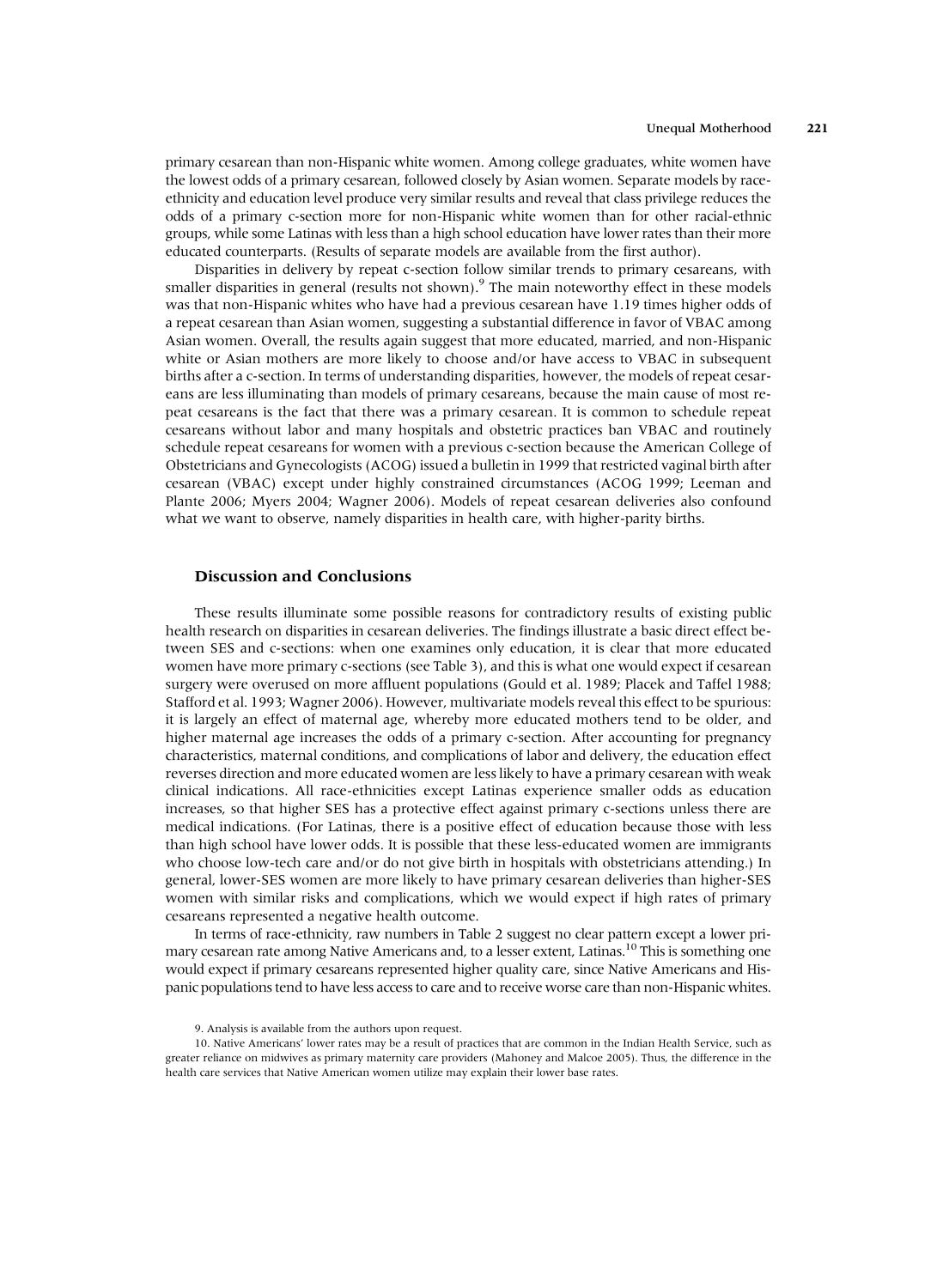However, multivariate results again reveal that these racial-ethnic groups do, in fact, have higher odds of a primary cesarean after accounting for clinical indications, and demonstrate what one would expect for something negative: after accounting for risks and complications, non-Hispanic blacks, Latinas, and Native Americans are more likely to have primary cesareans than non-Hispanic white women, while Asian mothers are less likely (Aron et al. 2000; Braveman et al. 1995; Frank et al. 2000; Getahun et al. 2009; Newton and Higgins 1989). Moreover, SES confounds these effects by decreasing the odds of a primary cesarean more for non-Hispanic whites than for other racial-ethnic groups and actually increasing the odds for Latinas. Thus, in general, higher education, which is associated with access to health care, more continuity of care, better physicianpatient communication, and more effective health advocacy, offers a protective effect against primary c-sections with weak medical indications, especially for white women. The fact that SES influences racial-ethnic groups differently also highlights how c-sections with weak clinical indications represent a negative health outcome that is more common among Latina, black, and Native American mothers, for whom higher SES provides a less protective effect (Hummer 1996; LaVeist 2005; Williams 1999; Williams and Jackson 2005). Women with cumulative advantages (white women with a college education) have the lowest odds of having a cesarean delivery, all else being equal.

With these findings, we aim to contribute to debates over maternal choice and quality implications of high c-section rates. First, the higher odds of a primary cesarean delivery with weak clinical indications among low-SES mothers and some racial-ethnic minorities suggest either that these groups have (and exercise) different preferences or that medical institutions and care providers respond to social characteristics independent of clinical factors. While we lack direct data on preferences, it is likely that some women might choose cesarean delivery, just as others choose home birth, and these choices may differ on the basis of race, ethnicity, or SES. However, to the extent that women have strong feelings about the method of delivery, it is likely that highly educated women and non-Hispanic white women have more opportunities to realize their preferences than less educated women and women of color because they tend to have better access to quality prenatal care, more continuity of care, better communication with care providers, and stronger provider-patient relationships (Burgess, Fu, and van Ryn 2004; Hopkins 2000; Hurst and Summey 1984; Kreps 2006; Lazarus 1994; Malat 2001; Perloff et al. 2006; Potter et al. 2001; Schnittker 2004). Whether or not they share the same preferences, racial-ethnic minorities and less-educated populations are likely to have fewer opportunities to realize their preferences because of generally lower power and status vis-à-vis their care providers, more discontinuities in care, and fewer opportunities to express their wishes or participate in their own care (Cornelius, Bankins, and Brown 2008; Kreps 2006; Perloff et al. 2006).

Thus, if women request primary cesareans, it is most likely non-Hispanic white women and women with more education whose choices are likely to be honored in American medicine. However, the idea that women request cesarean delivery frames choice as an autonomous expression of individualism and ignores structural constraints on women's abilities to choose (Braun 2009; Gill 2007; Lippman 1999). The assertion that maternal request is driving increases in c-section rates relies on assumptions that individual actors have full agency, knowledge, and control over the health care that they receive. Yet there is evidence that individuals exercise less consumer choice in medical care than in other arenas, and are highly susceptible to influence from their care providers (Abraham et al. 2011; Balsa and McGuire 2001; 2003; Balsa et al. 2005; Harris 2003; Hoerger and Howard 1995; Malat 2001; Maserejian et al. 2009; Perloff et al. 2006; Schnittker 2004; van Ryn and Fu 2003). Many, if not most, women believe in the legitimacy of medical authority and few will resist or defy their doctor's orders, especially if they believe that it could endanger their babies.

These results have implications for debates about quality in maternity care as well as questions of maternal choice. In this case, overuse of this method of delivery is more common in populations with fewer resources, which is the opposite of what one would expect if cesarean deliveries represented higher quality care (Brownlee 2007; Wagner 2006). This conforms to medical evidence that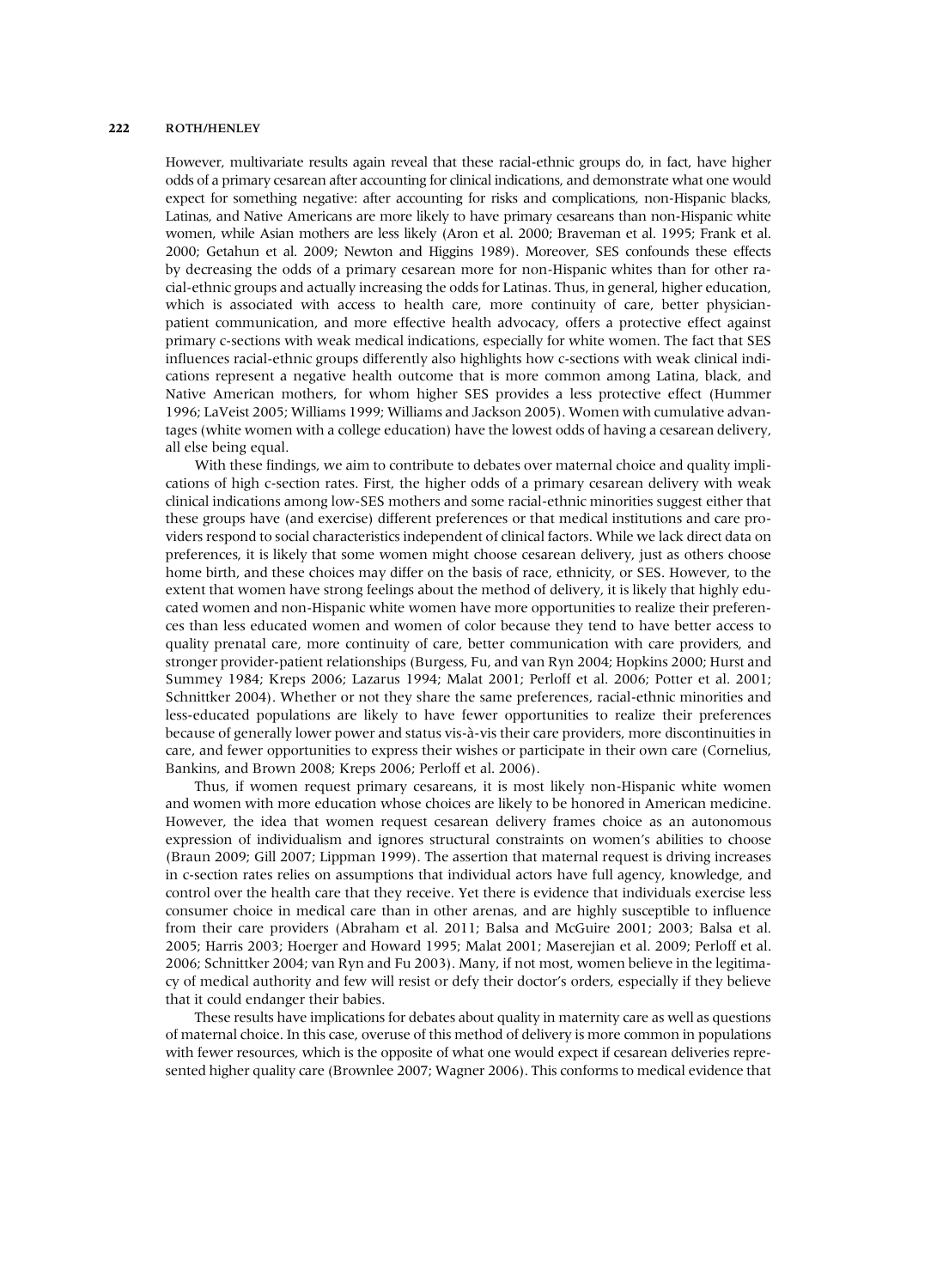high cesarean rates have negative implications for maternity care quality: evidence-based "best practices" for optimal management of birth include low rates of medical intervention, doula support, freedom of movement, physiologic positions, and a midwifery model of care (Goer 1995).<sup>11</sup> It appears that women with racial and socioeconomic advantages use them to avoid medically unnecessary cesarean deliveries rather than to request them. These women, in fact, are more likely to receive quality health care and to be able to advocate for their own interests and preferences within the health care system, and they appear to be doing so in the direction of vaginal birth. In contrast, lower-SES and racial-ethnic minority women are more likely to receive the type of standard obstetrical care that encourages cesarean deliveries without a strong clinical rationale, which may serve institutional profit and scheduling needs but which poorly serves these women and their families.

Of course, there are limitations to the Natality Detail data for exploring health disparities in cesarean deliveries, including the lack of a measure of income so that we must base conclusions about SES on education alone. Another significant problem is that clinical indications are likely to be undercounted in birth certificate data, so that some cesarean deliveries that appear to be medically unnecessary may actually have strong clinical indications. We cannot discern the extent to which the underreporting of complications might be related to health disparities, since it is possible that hospitals that underreport complications are lower quality in other respects and/or serve underprivileged populations. However, while some relevant pregnancy characteristics are not measured completely accurately, the Natality Detail data are the best available for examining population-level variation in method of delivery. This analysis demonstrates that cesarean deliveries are more common, after accounting for medical necessity, in the non-Hispanic black, Latina, and low-SES populations that also suffer from rising maternal mortality and morbidity rates (Amnesty International 2010; California Department of Public Health 2011). These deliveries may contribute to long-term and cumulative health disparities in which privileged populations receive better quality and more individualized care, while racial-ethnic minorities and low SES populations receive lower quality care (Dressler et al. 2005; LaVeist 2000; LaVeist et al. 2003; LaVeist et al.1995; Lutfey and Freese 2005; Macinko et al. 2003; Malat 2006; Shi 2001).

### References

- Abraham, Jean, Brian Sick, Joseph Anderson, Andrea Berg, Chad Dehmer, and Amanda Tufano. 2011. "Selecting a Provider: What Factors Influence Patients' Decision Making?" Journal of Healthcare Management 56(2):114-5.
- American College of Obstetricians and Gynecologists (ACOG). 1999. "ACOG Practice Bulletin No. 54: Vaginal Birth After Previous Cesarean." Obstetrics and Gynecology 104(1):203–12.
	- 2007. "Committee Opinion No. 394, December 2007: Cesarean Delivery on Maternal Request." Obstetrics and Gynecology 110(6):1501.
- Amnesty International. 2010. Deadly Delivery: The Maternal Health Care Crisis in the U.S.A. New York: Amnesty International USA.
- Aron, David C., Howard S. Gordon, David L. DiGiuseppe, Dwain L. Harper, and Gary E. Rosenthal. 2000. "Variations in Risk-Adjusted Cesarean Delivery Rates According to Race and Health Insurance." Medical Care 38(1):35–44.
- Aronowitz, Robert. 2008. "Framing Disease: An Underappreciated Mechanism for the Social Patterning of Health." Social Science and Medicine 67(1):1–9.
	- Aved, Barbara M., Leslie S. Cummings, Nancy Findeisen, and Mary M. Irwin. 1993. "Barriers to Prenatal Care for Low-Income Women." The Western Journal of Medicine 158(5):493–8.
- \* Balsa, Ana I. and Thomas G. McGuire. 2001. "Statistical Discrimination in Health Care." Journal of Health Economics 20:881–907.
- -. 2003. "Prejudice, Clinical Uncertainty and Stereotyping as Sources of Health Disparities." Journal of Health Economics 22:89–116.

11. A doula is a labor coach, or an assistant who provides support to a woman in labor.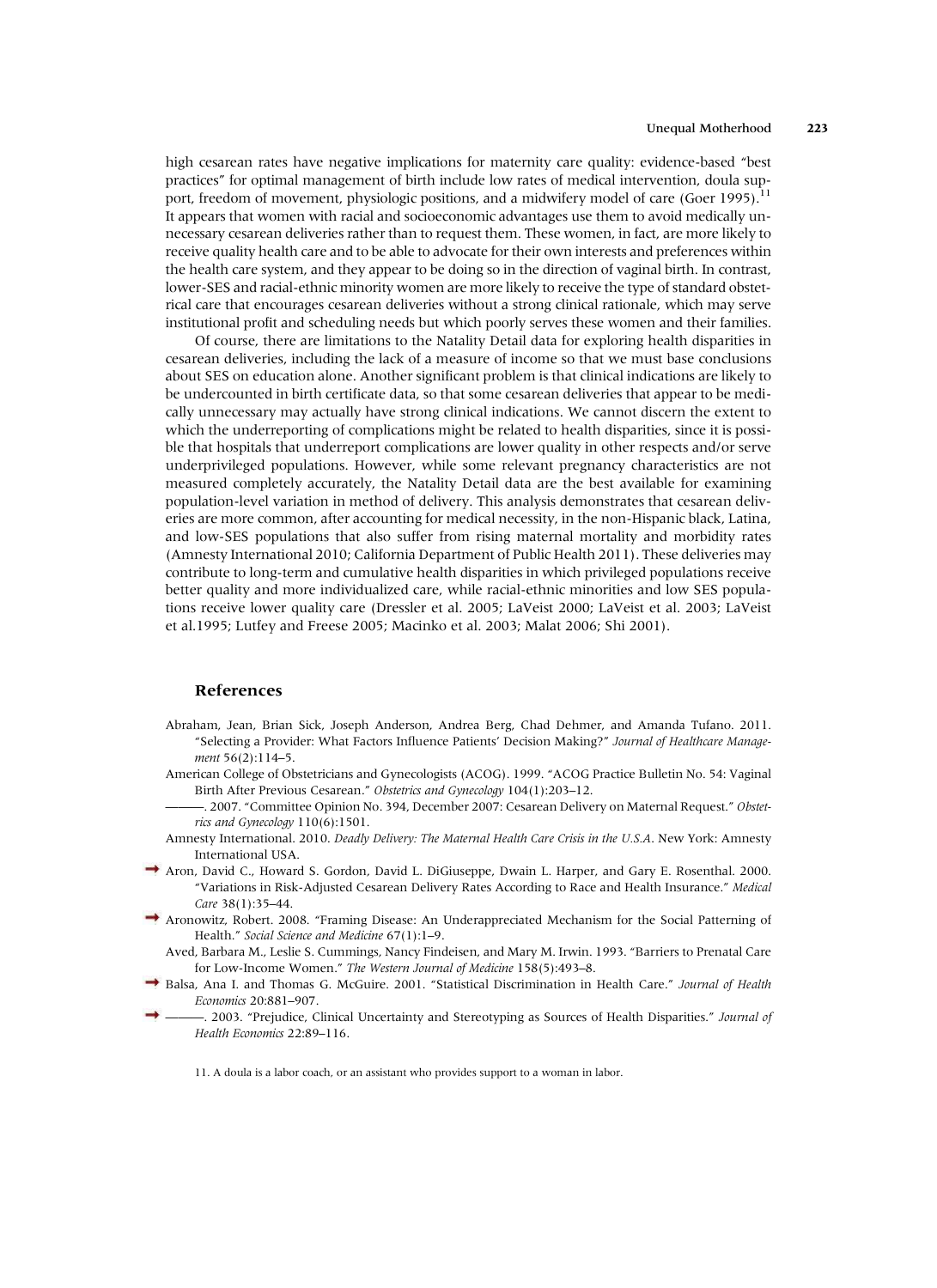- Balsa, Ana I., Thomas G. McGuire, and Lisa S. Meredith. 2005. "Testing for Statistical Discrimination in Health Care." Health Services Research 40(1):227–52.
- Barber, Emma L., Lisbet S. Lundsberg, Kathleen Belanger, Christian M. Pettker, Edmund F. Funai, and Jessica L. Illuzzi. 2011. "Indications Contributing to the Increasing Cesarean Delivery Rate." Obstetrics and Gynecology 11(1):29–38.
- Beckett, Katherine. 2005. "Choosing Cesarean: Feminism and the Politics of Childbirth in the United States." Feminist Theory 6(3):251–75.
- Braun, Virginia. 2009. "The Women are Doing it for Themselves': The Rhetoric of Choice and Agency around Female Genital 'Cosmetic Surgery'." Australian Feminist Studies 24(60):233–49.
- Braveman, Paula, Susan Egerter, Frances Edmonston, and Mary Verdon. 1995. "Racial/Ethnic Differences in the Likelihood of Cesarean Delivery, California." American Journal of Public Health 85(5):625-30.
	- Brink, Susan. 2002. "Too Posh to Push? Cesarean Sections Have Spiked Dramatically. Progress or Convenience?" U.S. News and World Report, July 28. Retrieved July 10, 2009 (http:///health.usnews. com/usnews/health/articles/020805/archive\_022).
- Brownlee, Susan. 2007. Overtreated: Why Too Much Medicine is Making Us Sicker and Poorer. New York: Bloomsbury. Burgess, Diana J., Steven S. Fu, and Michelle van Ryn. 2004. "Why Do Providers Contribute to Disparities and

What Can Be Done About It?" Journal of General Internal Medicine 19(11):1154–9.

- Burns, Lawton R., Stacie E. Geller, and Douglas R. Wholey. 1995. "The Effect of Physician Factors on the Cesarean Section Decision." Medical Care 33(4):365–82.
	- California Department of Public Health. 2011. The California Pregnancy-Associated Mortality Review: Report from 2002 and 2003 Maternal Death Reviews. Sacramento: California Department of Public Health, Maternal Child and Adolescent Health Division.
	- Centers for Disease Control (CDC). 2006. "Review of the National Center for Health Statistics Natality Statistics Program." Retrieved August 6, 2010 (www.cdc.gov/nchs/data/bsc/BSC\_NatalityProgramReview.pdf).
		- -. 2007. "Maternal Mortality and Related Concepts: Analytical and Epidemiological Studies." Vital and Health Statistics 3(33). Hyattsville, MD: National Center for Health Statistics.
		- -. 2009. "Births: Preliminary Data for 2007." National Vital Statistics Reports 57(12). Hyattsville, Maryland: National Center for Health Statistics.
- Cohen, Hillel W. and Mary E. Northridge. 2000. "Getting Political: Racism and Urban Health." American Journal of Public Health 90(6):841–2.
- Cook, Cynthia A., Kimberly L. Selig, Barbara J. Wedge, and Erika A. Gohn-Baube. 1999. "Access Barriers and the Use of Prenatal Care by Low-Income, Inner-City Women." Social Work 44(2):129-39.
	- Cornelius, Llewellyn J., Kieva A. Bankins, and Stephanie D. Brown. 2008. "Perceptions of Physicians in Medicaid Managed Care Practices regarding Working with African American and Latino Patients." African American Research Perspectives 12(2):131–8.
	- Danel, Isabella, Cynthia Berg, Christopher H. Johnson, and Hani Atrash. 2003. "Magnitude of Maternal Morbidity during Labor and Delivery: United States, 1993–1997." American Journal of Public Health 93(4):631–4.
- Daniels, Pamela, Godfrey Fuji Noe, and Robert Mayberry. 2006. "Barriers to Prenatal Care among Black Women of Low Socioeconomic Status." American Journal of Health Behavior 30(2):188–98.
	- Davis-Floyd, Robbie E. 2003. Birth as an American Rite of Passage. 2d ed. Berkeley and Los Angeles: University of California Press.
	- Declercq, Eugene R. 2009. "Two Decades of Birthing Trends in the U.S. and the World." Presented at Partners in Perinatal Health Conference, May 18. Retrieved August 11, 2010 (www.piphma.org/docs/declercq.pdf).
	- Declercq, Eugene R., Carol Sakala, Maureen P. Corry, and Sandra Applebaum. 2006. Listening to Mothers II: Report of the Second National U.S. Survey of Women's Childbearing Experiences. New York: Childbirth Connection.
- DiGiuseppe, David L., David C. Aron, Lorin Ranbom, Dwain L. Harper and Gary E. Rosenthal. 2002. "Reliability of Birth Certificate Data: A Multi-Hospital Comparison to Medical Records Information." Maternal and Child Health Journal 6(3):169–79.
- Dressler, William W., Kathryn S. Oths, and Clarence C. Gravlee. 2005. "Race and Ethnicity in Public Health Research: Models to Explain Health Disparities." Annual Review of Anthropology 34:231–52.
- Dubay, Lisa, Robert Kaestner, and Timothy Waldmann. 1999. "The Impact of Malpractice Fears on Cesarean Section Rates." Journal of Health Economics 18(4):491–522.
- Dulitzki, Mordechai, David Soriano, Eyal Schiff, Angela Chetrit, Shlomo Mashiach, and Daniel S. Seidman. 1998. "Effect of Very Advanced Maternal Age on Pregnancy Outcome and Rate of Cesarean Delivery." Obstetrics and Gynecology 92(6):935–9.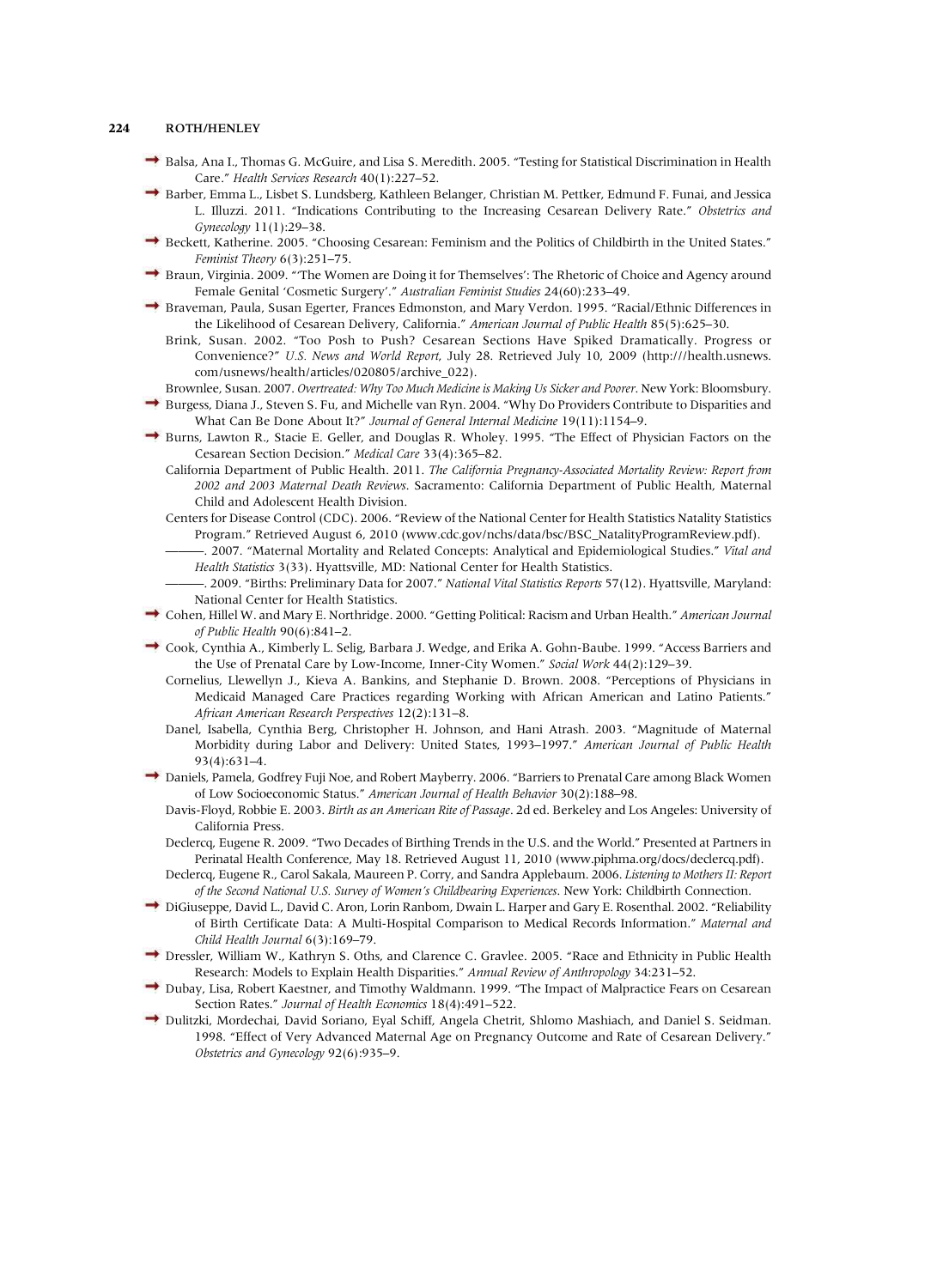- Ecker, Jeffrey L., Katherine T. Chen, Amy P. Cohen, Laura E. Riley, and Ellice S. Lieberman. 2001. "Increased Risk of Cesarean Delivery with Advancing Maternal Age: Indications and Associated Factors in Nulliparous Women." American Journal of Obstetrics and Gynecology 185(4):883–7.
- Feinstein, Jonathan S. 1993. "The Relationship between Socioeconomic Status and Health: A Review of the Literature." The Milbank Quarterly 71:279–322.
- Flegal, Katherine M., Margaret D. Carroll, Cynthia L. Ogden, and Clifford L. Johnson. 2002. "Prevalence and Trends in Obesity among US Adults, 1999–2000." Journal of the American Medical Association 288:1723–7.
- Ford, Jessie, Jagteshwar Grewal, Rafael Mikolajczyk, Susan Meikle, and Jun Zhang. 2008. "Primary Cesarean Delivery among Parous Women in the United States, 1990–2003." Obstetrics and Gynecology 112:1235–41.
- Frank, Reanne, W. Parker Frisbie, and Starling G. Pullum. 2000. "Race/Ethnic Differentials in Heavy Weight and Cesarean Births." Population Research and Policy Review 19:459–75.
- Frisbie, W. Parker, Seung-Eun Song, Daniel A. Powers, and Julie A. Street. 2004. "The Increasing Racial Disparity in Infant Mortality: Respiratory Distress Syndrome and Other Causes." Demography 21(4):773–800. Gawande, Atul. 2009. "The Cost Conundrum: What a Texas Town Can Teach Us about Health Care." The New Yorker, June 1. Retrieved June 1, 2009 (www.newyorker.com/reporting/2009/06/01/090601fa\_
	- fact\_gawande).
	- Gemmel, David James. 2002. "Association of Temporal Variations and Hospital Ownership with Cesarean Sections." Ph.D. dissertation, Department of Sociology, Kent State University, Liverpool OH.
- Getahun, Darios, Daniel Strickland, Jean M. Lawrence, Michael J. Fassett, Corinna Koebnick, and Steven J. Jacobsen. 2009. "Racial and Ethnic Disparities in the Trends in Primary Cesarean Delivery Based on Indications." American Journal of Obstetrics and Gynecology 201(4):422e1–7.
- Getahun, Darios, Lillian M. Kaminisky, Denise A. Elsasser, Russell S. Kirby, Cande V. Ananth, and Anthony M. Vintzileos. 2007. "Changes in Prepregnancy Body Mass Index between Pregnancies and Risk of Primary Cesarean Delivery." American Journal of Obstetrics and Gynecology 197:376e1–7.
	- Gill, Rosalind C. 2007. "Critical Respect: The Difficulties and Dilemmas of Agency and 'Choice' for Feminism." European Journal of Women's Studies 14(1):59–80.
	- Goer, Henci. 1995. Obstetric Myths versus Research Realities: A Guide to the Medical Literature. Westport, CT: Bergin and Garvey.
	- Gossman, Ginger L., Jutta M. Joesch, and Koray Tanfer. 2006. "Trends in Maternal Request Cesarean Delivery from 1991 to 2004." Obstetrics and Gynecology 108(3):784–5.
- Gould, Jeffrey B., Becky Davey, and Randall S. Stafford. 1989. "Socio-Economic Differences in Rates of Cesarean Section." New England Journal of Medicine 321(4):233–9.
- Harris, Katherine M. 2003. "How Do Patients Choose Physicians? Evidence from a National Survey of Enrollees in Employment-Related Health Plans." Health Services Research 38(2):711–32.
- $\rightarrow$  Hibbard, Judith H. and Jacquelyn J. Jewett. 1997. "Will Quality Report Cards Help Consumers?" Health Affairs 16(3):218–28.
- Hoerger, Thomas J. and Leslie Z. Howard. 1995. "Search Behavior and Choice of Physician in the Market for Prenatal Care." Medical Care 33(4):332–49.
- Hopkins, Kristine. 2000. "Are Brazilian Women Really Choosing to Deliver by Cesarean?" Social Science and Medicine 51:725–40.
- Hummer, Robert A. 1996. "Black-Whites Differences in Health and Mortality: A Review and Conceptual Model." The Sociological Quarterly 37(1):105–25.
- Hurst, Marsha and Pamela S. Summey. 1984. "Childbirth and Social Class: The Case of Cesarean Delivery." Social Science and Medicine 18(8):621–31.
	- Institute of Medicine. 2009. Weight Gain During Pregnancy: Reexamining the Guidelines. Washington, DC: National Academies Press.
- Keeler, Emmett B. and Mollyann Brodie. 1993. "Economic Incentives in the Choice between Vaginal Delivery and Cesarean Section." The Milbank Quarterly 71(3):365–404.
- Klein, Michael C. 2005. "Obstetrician's Fear of Childbirth: How Did It Happen?" Birth 32(3):207–9.
- Kreps, Gary L. 2006. "Communication and Racial Inequities in Health Care." The American Behavioral Scientist 49(6):760–74.
	- Kuklina, Elena V., Susan F. Meikle, Denise J. Jamieson, Maura K. Whiteman, Wanda D. Barfield, Susan D. Hillis, and Samuel F. Posner. 2009. "Severe Obstetric Morbidity in the United States: 1998–2005." Obstetrics and Gynecology 113(2):293–9.
	- LaVeist, Thomas A. 1996. "Why We Should Continue to Study Race But Do a Better Job: An Essay on Race, Racism, and Health." Ethnicity and Disease 6:21–29.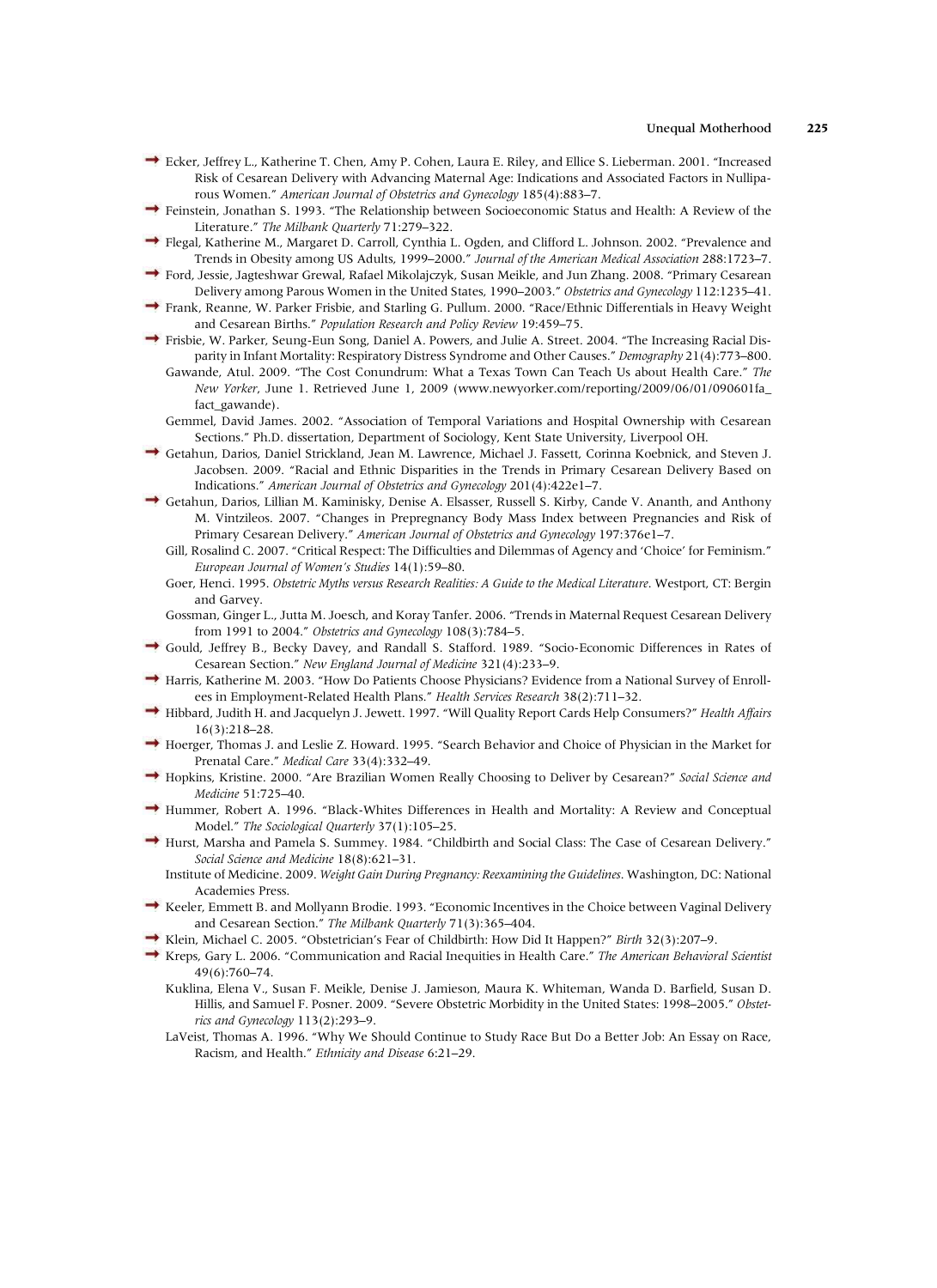- 2000. "On the Study of Race, Racism, and Health: A Shift from Description to Explanation." International Journal of Health Services 30(1):217–19.
	- ———. 2005. "Disentangling Race and Socioeconomic Status: A Key to Understanding Health Inequalities." Journal of Urban Health: Bulletin of the New York Academy of Medicine 82(2):iii26–34.
- LaVeist, Thomas A., John M. Wallace, and Daniel L. Howard. 1995. "The Color Line and the Health of African Americans." Humboldt Journal of Social Relations 21(2):119–37.
- LaVeist, Thomas A., Nicole C. Rolley, and Chamberlain Diala. 2003. "Prevalence and Patterns of Discrimination among U.S. Health Care Consumers." International Journal of Health Services 33(2):331-44.
- Lazarus, Ellen S. 1994. "What Do Women Want? Issues of Choice, Control, and Class in Pregnancy and Childbirth." Medical Anthropology Quarterly 8(1):25–46.
- → Leeman, Lawrence M. and Lauren A. Plante. 2006. "Patient-Choice Vaginal Delivery?" Annals of Family Medicine 4(3):265–8.
- Lerchl, Alexander and Sarah C. Reinhard. 2008. "Where Are the Sunday Babies? II. Declining Weekend Birth Rates in Switzerland." Naturwissenschaften 95(2):161–4.
- ◆ Lippman, Abby. 1999. "Choice as a Risk to Women's Health." Health, Risk and Society 1(3):281–91.
- Lupton, Deborah, Cam Donaldson, and Peter Lloyd. 1991. "Caveat Emptor or Blissful Ignorance? Patients and the Consumerist Ethos." Social Science and Medicine 33(5):559–68.
- Lutfey, Karen and Jeremy Freese. 2005. "Toward some Fundamentals of Fundamental Causality: Socioeconomic Status and Health in the Routine Clinic Visit for Diabetes." American Journal of Sociology 110(5):1326-72.
- Macinko, James A., Leiyu Shi, Barbara Starfield, and John T. Wulu, Jr. 2003. "Income Inequality and Health: A Critical Review of the Literature." Medical Care Research and Review 60(4):407–52.
- Mahoney, Sheila F. and Lorraine Halinka Malcoe. 2005. "Cesarean Delivery in Native American Women: Are Low Rates Explained by Practices Common to the Indian Health Service?" Birth 32(3):170-8.
- Malat, Jennifer. 2001. "Social Distance and Patients' Rating of Healthcare Providers." Journal of Health and Social Behavior 42:360–72.
	- ———. 2006. "Expanding Research on the Racial Disparity in Medical Treatment with Ideas from Sociology." Health 10(3):303–21.
	- Martin, Joyce A., Brady E. Hamilton, and Michelle J. K. Osterman. 2012. "Three Decades of Twin Births in the United States, 1980–2009." U.S. Department of Health and Human Services: National Vital Statistics Reports 80:1–8. Hyattsville, MD: National Center for Health Statistics.
- Maserejian Nancy N., Karen E. Lutfey, and John B. McKinlay. 2009. "Do Physicians Attend to Base Rates? Prevalence Data and Statistical Discrimination in the Diagnosis of Coronary Heart Disease." Health Services Research 44(6):1933–49.
	- Minino, Arialdi M., Melonie P. Heron, Sherry L. Murphy, and Kenneth D. Kochanek. 2007. "Deaths: Final Data for 2004." U.S. Department of Health and Human Services: National Vital Statistics Reports 55(19): 1–119. Hyattsville, MD: National Center for Health Statistics.
- Mitler, Lloyd K., John A. Rizzo, and Sarah M. Horwitz. 2000. "Physician Gender and Cesarean Sections." Journal of Clinical Epidemiology 53:1030–5.
- Moore, Mary Lou. 2005. "Increasing Cesarean Birth Rates: A Clash of Cultures?" The Journal of Perinatal Education 14(4):5–8.
	- Myers, Michael J. 2004. "ACOG's Vaginal Birth After Cesarean Standard: A Market Restraint Without Remedy?" South Dakota Law Review 49:526–40.
- Nelson, Margaret K. 1983. "Working-Class Women, Middle-Class Women, and Models of Childbirth." Social Problems 30(3):284–97.
	- Newton, Edward R. and Catherine S. Higgins. 1989. "Factors Associated with Hospital-Specific Cesarean Birth Rates." Journal of Reproductive Medicine 34:407–11.
- Ogden, Cynthia L., Margaret D. Carroll, Lester R. Curtin, Margaret A. McDowell, Carolyn J. Tabak, and Katherine M. Flegal. 2006. "Prevalence of Overweight and Obesity in the United States, 1999–2004." Journal of the American Medical Association 295:1549–55.
- Pappas, Gregory, Susan Queen, Wilbur Hadden, and Gail Fisher. 1993. "The Increasing Disparity in Mortality between Socioeconomic Groups in the United States." New England Journal of Medicine 329:103-9.
	- Park, Alice. 2008. "Choosy Mothers Choose Caesareans." Time Magazine, April 17. Retrieved August 8, 2011 (www.time.com/time/magazine/article/0,9171,1731904,00.html).
	- Peipert, Jeffrey F. and Michael B. Bracken. 1993. "Maternal Age: An Independent Risk Factor for Cesarean Delivery." Obstetrics and Gynecology 81(2):200–5.
	- Perkins, Barbara Bridgeman. 1998. The Medical Delivery Business: Health Reform, Childbirth, and the Economic Order. New Brunswick, NJ: Rutgers University Press.